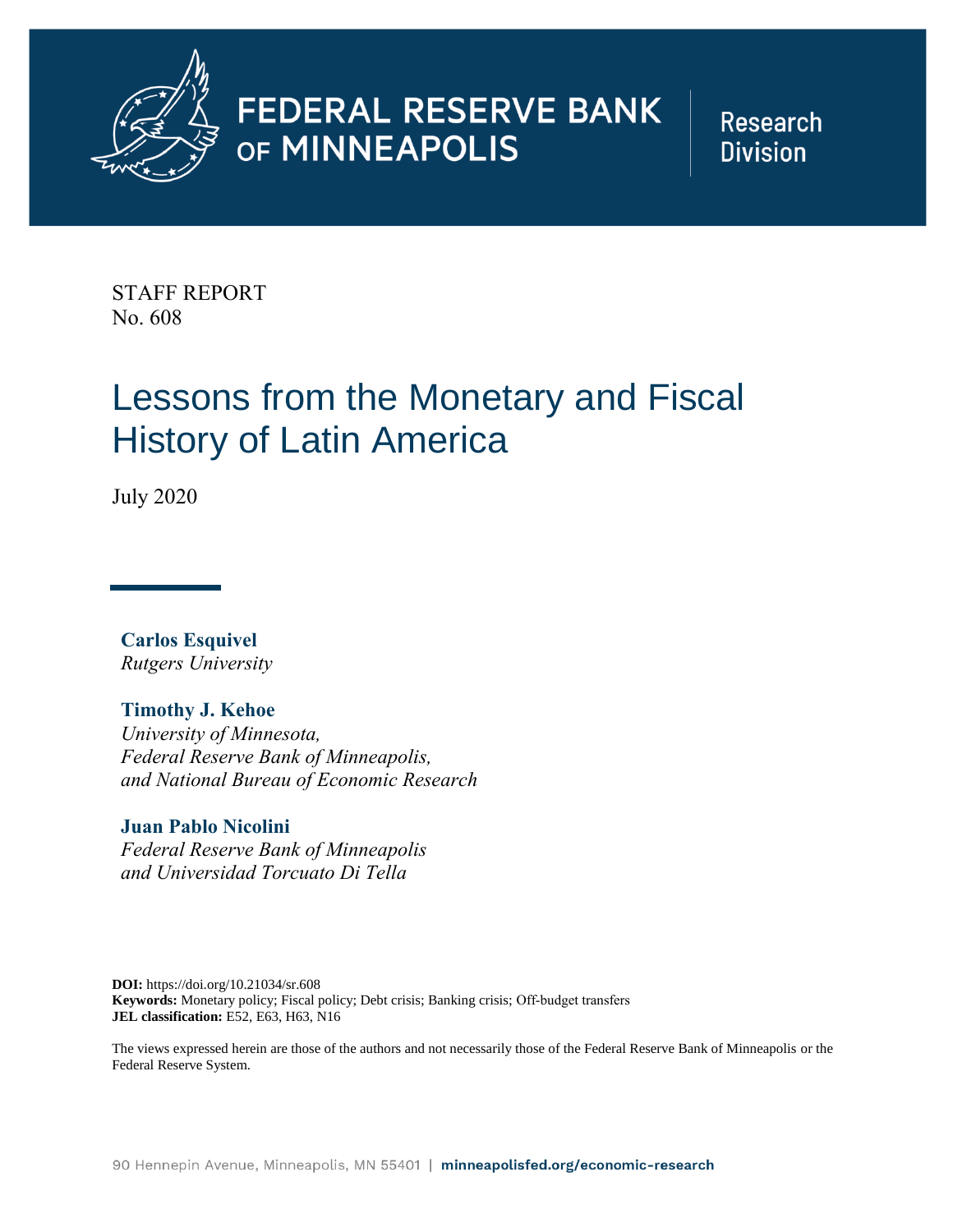Federal Reserve Bank of Minneapolis Research Department Staff Report 608

July 2020

## **Lessons from the Monetary and Fiscal History of Latin America\***

Carlos Esquivel Rutgers University

Timothy J. Kehoe University of Minnesota, Federal Reserve Bank of Minneapolis, and National Bureau of Economic Research

Juan Pablo Nicolini Federal Reserve Bank of Minneapolis and Universidad Torcuato Di Tella

### ABSTRACT\_\_\_\_\_\_\_\_\_\_\_\_\_\_\_\_\_\_\_\_\_\_\_\_\_\_\_\_\_\_\_\_\_\_\_\_\_\_\_\_\_\_\_\_\_\_\_\_\_\_\_\_\_\_\_\_\_\_\_\_\_\_\_\_\_\_\_\_\_

Studying the modern economic histories of eleven of the largest countries in Latin America teaches us that a lack of fiscal discipline has been at the root of most of the region's macroeconomic instability. The lack of fiscal discipline, however, takes various forms, not all of them measured in the primary deficit. Especially important have been implicit or explicit guarantees to the banking system; denomination of the debt in US dollars and short maturity of the debt; and transfers to some agents in the private sector, which are large in times of crisis and are not part of the budget approved by the national congresses. Comparing the histories of our eleven countries, we see that rather than leading to an economic contraction, fiscal stabilization generally leads to growth. On the other hand, rising commodity prices are no guarantee of economic growth, nor are falling commodity prices a guarantee of economic contraction.

\_\_\_\_\_\_\_\_\_\_\_\_\_\_\_\_\_\_\_\_\_\_\_\_\_\_\_\_\_\_\_\_\_\_\_\_\_\_\_\_\_\_\_\_\_\_\_\_\_\_\_\_\_\_\_\_\_\_\_\_\_\_\_\_\_\_\_\_\_\_\_\_\_\_\_\_\_\_

Keywords: Monetary policy, Fiscal policy, Debt crisis, Banking crisis, Off‐budget transfers

JEL Codes: E52, E63, H63, N16

\* This paper has been written as part of the Monetary and Fiscal History of Latin America Project sponsored by the Becker Friedman Institute at the University of Chicago. It will be a chapter in *A Monetary and Fiscal History of Latin America*, *1960–2017*, edited by Timothy J. Kehoe and Juan Pablo Nicolini and published by the University of Minnesota Press. We thank Lars Hansen and a referee for comments. The views expressed herein are those of the authors and not necessarily those of the Federal Reserve Bank of Minneapolis or the Federal Reserve System.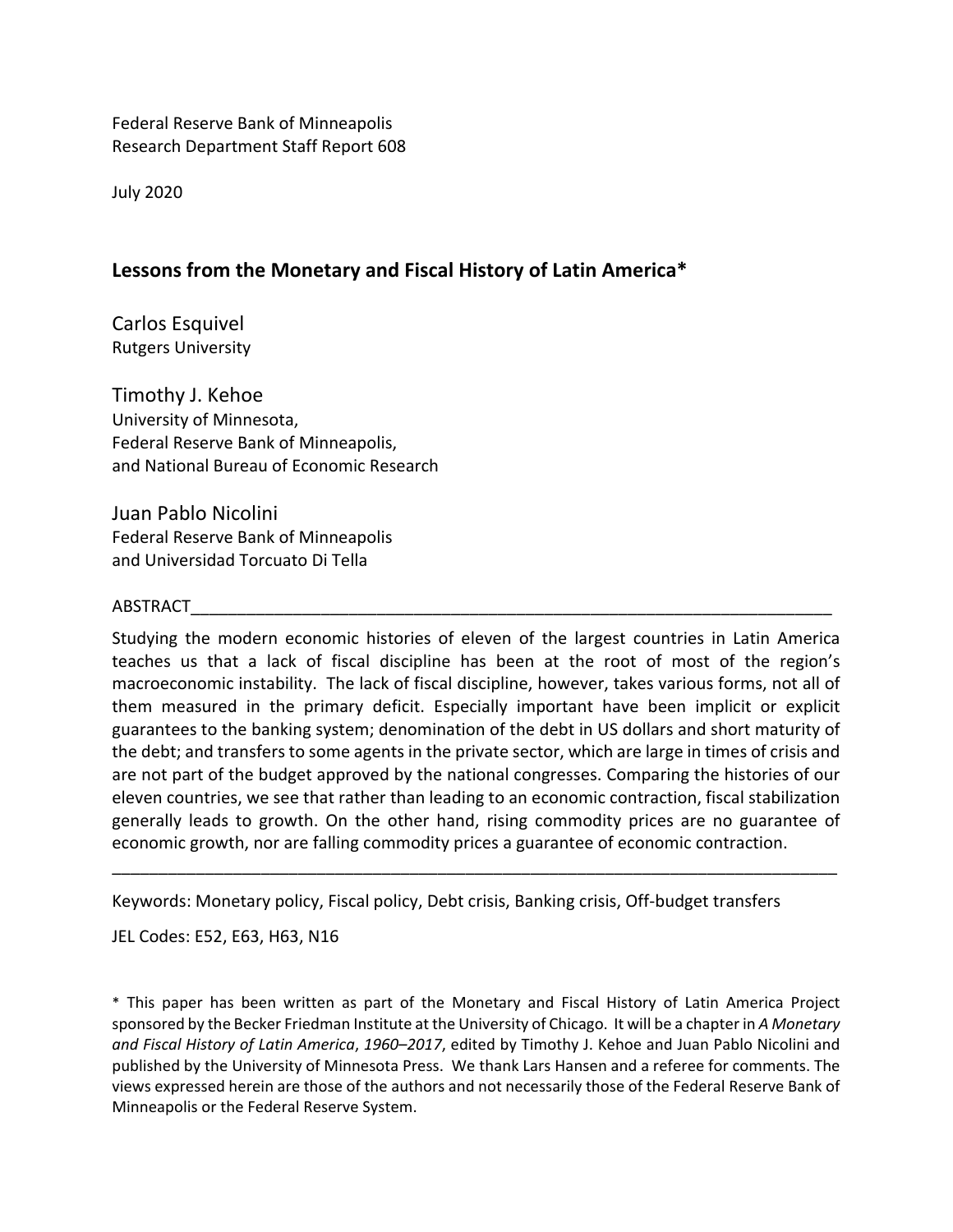#### **1. Introduction**

When Kehoe and Nicolini started the Monetary and Fiscal History of Latin America Project in 2010, our hypothesis was that the inability, or unwillingness, of governments to limit their spending to their own ability to raise tax revenues has been the driving force behind the macroeconomic instability that prevailed in Latin America during the last quarter of the twentieth century.

In 2020, at the end of the road, after overseeing the application of our common framework to the recent macroeconomic history of our group of eleven countries—Argentina, Bolivia, Brazil, Chile, Colombia, Ecuador, Mexico, Paraguay, Peru, Uruguay, and Venezuela—we conclude that our hypothesis is correct. Seven of our eleven countries have learned the lesson and, for more than a decade, have run conservative fiscal policies. In spite of the global financial crisis of 2008– 2012, this decision has allowed all of them to run monetary policy so as to achieve the macroeconomic stability that they had not attained for decades.

In contrast, in the region there is currently one dramatic case of a country that has not learned that lack of fiscal discipline leads to bad economic outcomes—namely, Venezuela—and three problematic cases: Argentina, Bolivia, and Brazil. The problems in each of these four countries reinforce our conclusion that our hypothesis correctly identifies a lack of fiscal discipline as their underlying cause.

- Venezuela's virulent economic crisis—which unravels as we write these concluding lines and has led to hyperinflation, economic misery, and political chaos—started when the government did nothing to rein in spending in spite of a sharp fall in oil revenues.
- During 2018, Argentina went through a recession that followed a run on its currency and a dramatic increase in country risk, which led the country to ask for IMF support, a very unpopular measure. The fiscal deficit in Argentina, which until 2010 had been either negative or small, started to grow at that point. The principal condition of the IMF assistance was that Argentina rapidly reduce its deficit.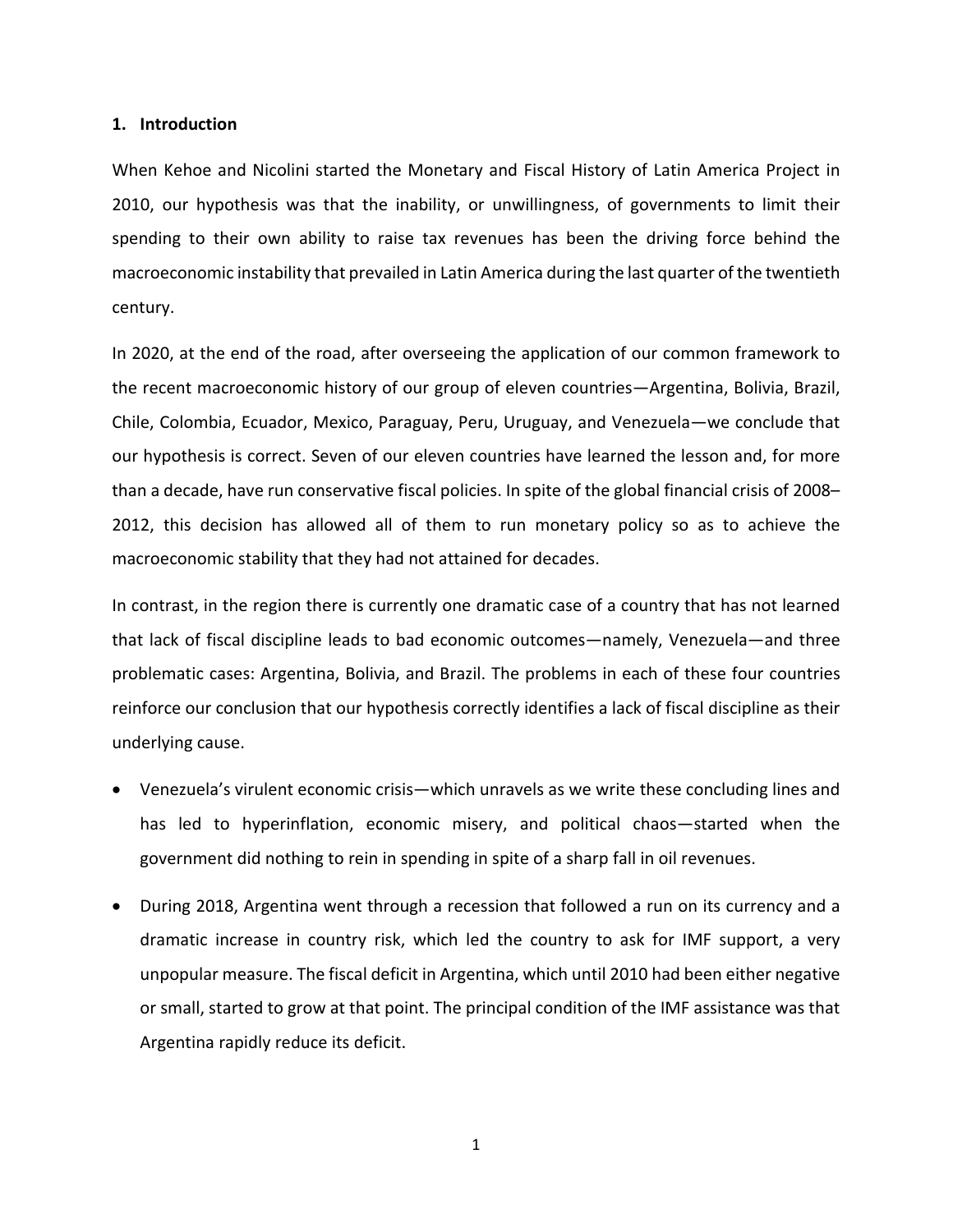- Brazil, which a decade ago was considered one of the giants of the emerging world, is agonizing over a high deficit that has persisted for several years. The probability of the newly elected government succeeding depends, to a large extent, on its ability to tame the fiscal deficit.
- Bolivia is less problematic than Argentina and Brazil. Nonetheless, the increase in external debt caused by increasing deficits since 2012, coupled with a loss of foreign reserves, is reminiscent of policy mistakes that led to debt crisis and inflation in the region.

Thus, the current state of affairs in the region suggests that the main lesson of the last decades has not been learned by some of the countries. The amount of pain and misery imposed on the people of Venezuela and the uncertainty faced by Argentineans and Brazilians has a feeling of déjà vu about it. As opposed to natural disasters such as hurricanes and earthquakes, these calamities are self‐inflicted.

This is not a statement regarding left versus right, regarding more government or less government, or regarding more or less redistributive policies. To be precise, the key variable in our main hypothesis is not the size of government. What matters is not how much the government spends; rather, what matters is the difference between how much the government spends and how much it raises in revenues. Norway provides an example that clarifies this distinction: its government spends more as a fraction of total output than any Latin American government, but it raises even more revenues, to the point that it owns assets that are worth about three times the yearly GDP of the country. No fiscal clouds appear on Norway's horizon.

The analysis of the countries in Kehoe and Nicolini (2020) makes clear that those countries with large and sustained deficits ended up having substantially more macroeconomic instability than the countries that did not. For instance, Chile and Argentina ran large deficits—compared, for example, with Paraguay and Peru—in the first half of the 1970s and therefore faced much more macroeconomic instability during that decade. Chile made structural changes to its fiscal policy following its debt crisis in the early 1980s, while Argentina did not. Sure enough, while Chile managed to have very stable macroeconomic indicators, the 1980s brought a sequence of crises for Argentina. Eventually, in the 1990s, Argentina did make a structural change to its deficit and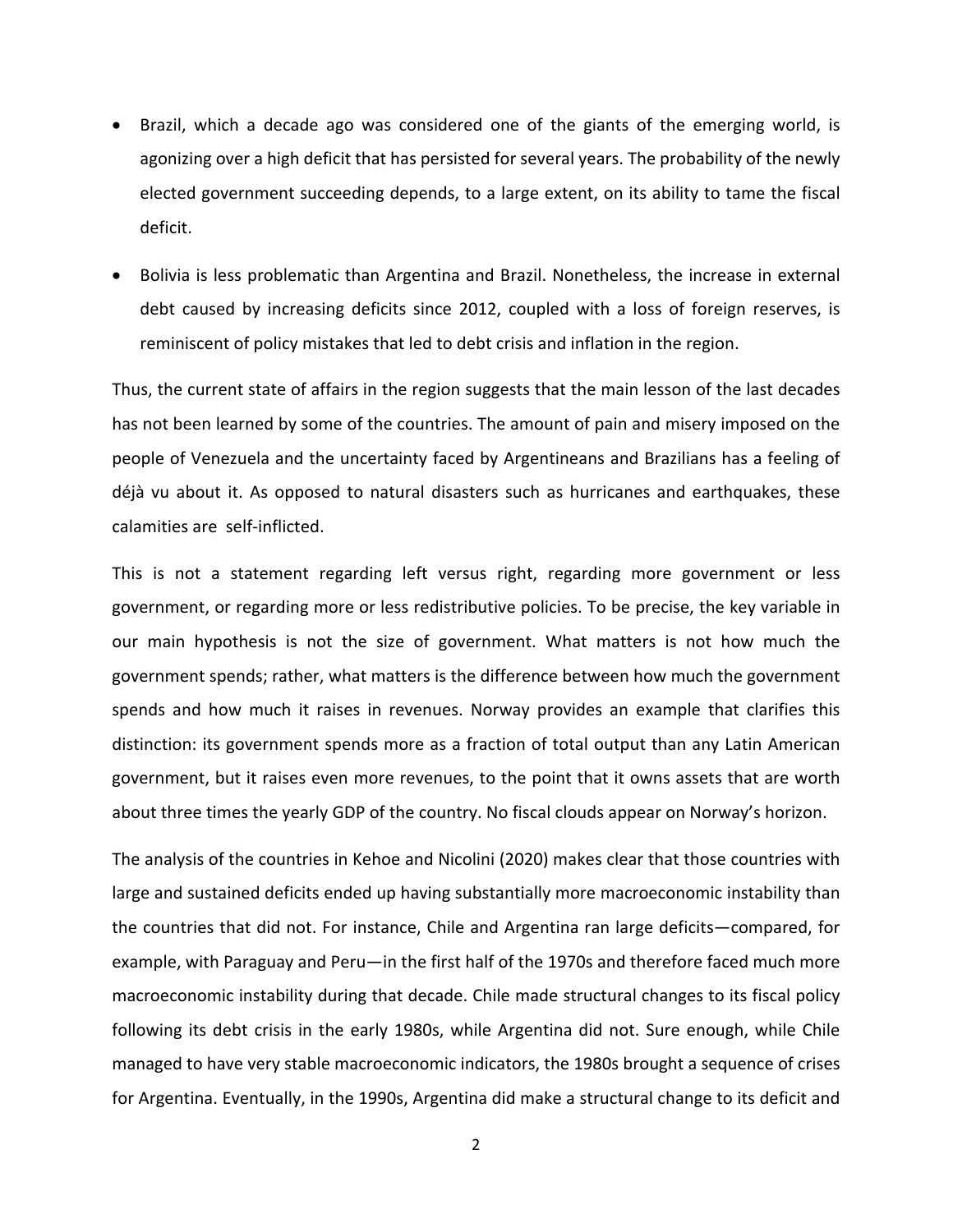managed to stabilize the economy, albeit only for a decade. By 2001, after several years of recession, the government defaulted on its debt once again.

Paraguay and Peru, as mentioned above, had relatively conservative fiscal policies in the 1970s. As a consequence, macroeconomic instability was relatively low. For example, inflation in Paraguay was, on average, 11 percent per year, while in Peru it was 26 percent per year. While Paraguay maintained fiscal discipline, Peru started spending beyond its means during the 1980s, a process that led to hyperinflation.

The lesson seems to have been learned in most of the region. It is worth mentioning an interesting anecdote from Paraguay, which Kehoe and Nicolini learned when we visited Asunción, its capital, for the local workshop on Paraguay in Kehoe and Nicolini (2020). The government, at the time managed by a center-right party, prepared and eventually launched its first issue of bonds into the market. Before that, all government debt had been with international organizations or foreign governments. The fiercest opponents to the executive branch were the congresspersons from the left parties, who were worried that issuing bonds would induce a spiral of overspending, as had happened in too many of the countries in the region. This anecdote highlights the fact that fiscal discipline is a virtue that need not be associated with right-wing policies.

The histories told in the chapters of Kehoe and Nicolini (2020), while reinforcing our hypothesis that lack of fiscal discipline has been responsible for the macro instability in Latin America, also provide interesting examples of other ways that economic policies can lead to poor economic outcomes. In particular, some crises occur even without large government deficits. Lack of fiscal discipline is sufficient but not necessary for generating crises. These exceptions allow us to draw some useful lessons.

The rest of this paper is organized as follows. In the next section, we provide an application of the budget‐accounting framework developed by Kehoe, Nicolini, and Sargent (2020) to provide a narrative about the policy mistakes in Mexico that led to its great depression in the 1980s. We illustrate the role of bad fiscal policy in the crisis, but we argue that other factors were also important.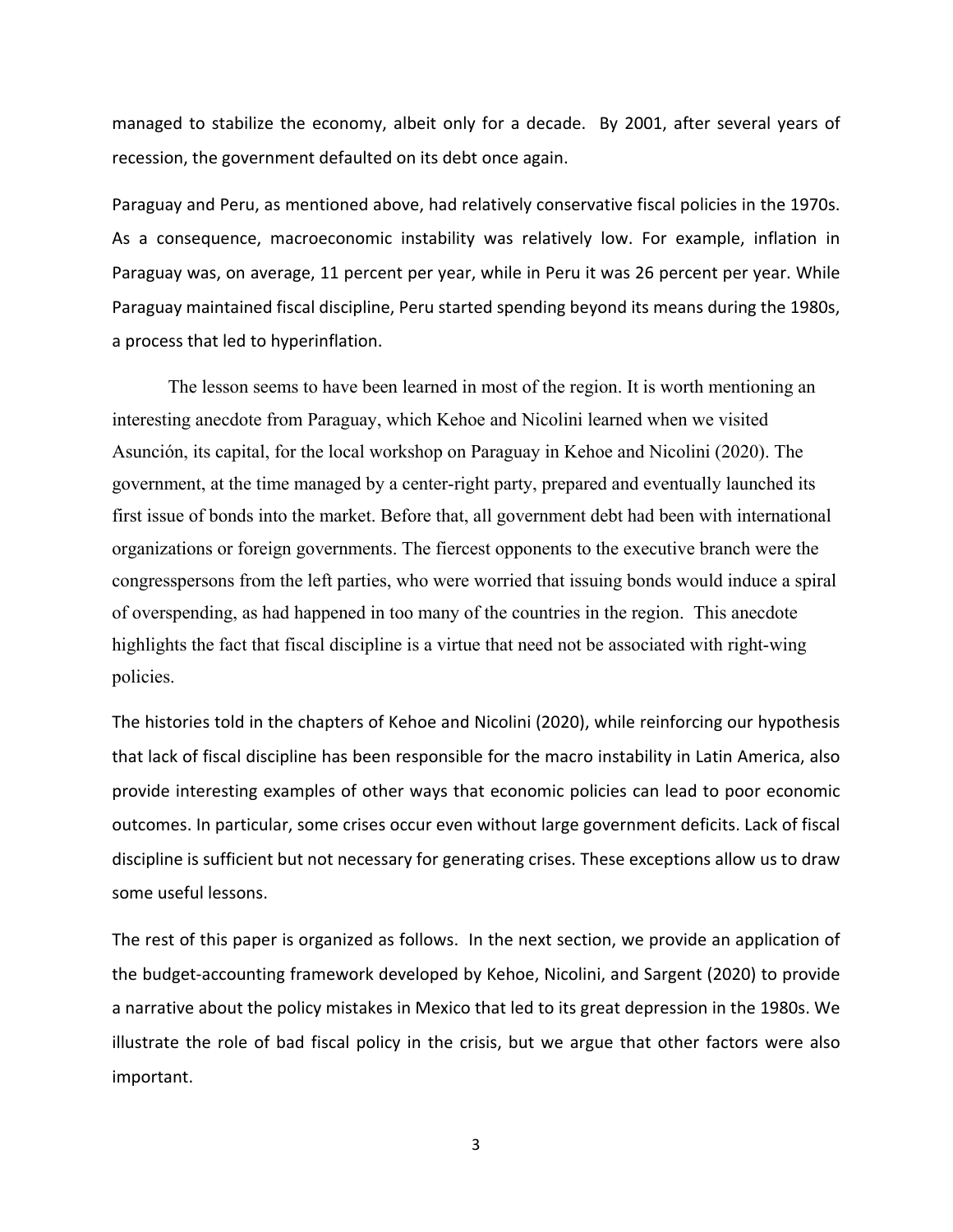The Mexican crisis that erupted in 1982 was a perfect storm of lack of fiscal discipline combined with the external shocks of falling oil prices and rising international interest rates and a series of devaluations that sharply increased the value of dollar‐denominated public and private debt. The crisis involved a simultaneous default on sovereign debt and domestic banking crisis, which resulted in the Mexican government's taking control of the banking system and paying for some of the banks' losses by using a system of multiple exchange rates to reduce the value of dollar‐ denominated deposits. We study Mexico's 1982 crisis because these elements were repeated over time and across countries in Latin America.

We then move to discuss other factors that interact with lack of fiscal discipline to generate crises. In section 3, we discuss the role of banking crises, and in section 4, we discuss how denominating sovereign debt in dollars left Latin American countries vulnerable to debt crises. In section 5, we study the discrepancies that our budget accounting produces, where borrowing needs do not match the fiscal deficit even after we take into all the available data on transfers, profits and losses of government enterprises, and so forth. We find that discrepancies tend to be large during crises and often involve polices like multiple exchange rates that make transfers to groups favored by the government at the expense of taxpayers and groups who see their benefits cut. Section 6 discusses external factors, mainly the role of international banks and foreign bank regulators. Finally, we discuss some general lessons that we can draw from the country cases that we have studied. In section 7, we discuss the impact of inflation stabilization on output. Section 8 discusses the role of primary commodity-price movements. Section 9 concludes the paper with a discussion of lessons for policy.

#### **2. Budget accounting for Mexico in the 1980s**

In August 1982, Mexico defaulted on payments on its dollar-denominated foreign debt. This led to Mexico's exclusion from international financial markets until it was able to renegotiate this debt under the Brady Plan in 1989. Kehoe and Prescott (2007) classify the period 1982–1995 in Mexico as a great depression, meaning that the fall in GDP per working-age person from its longterm trend was at least 20 percent in total and 15 percent during the first ten years of the period.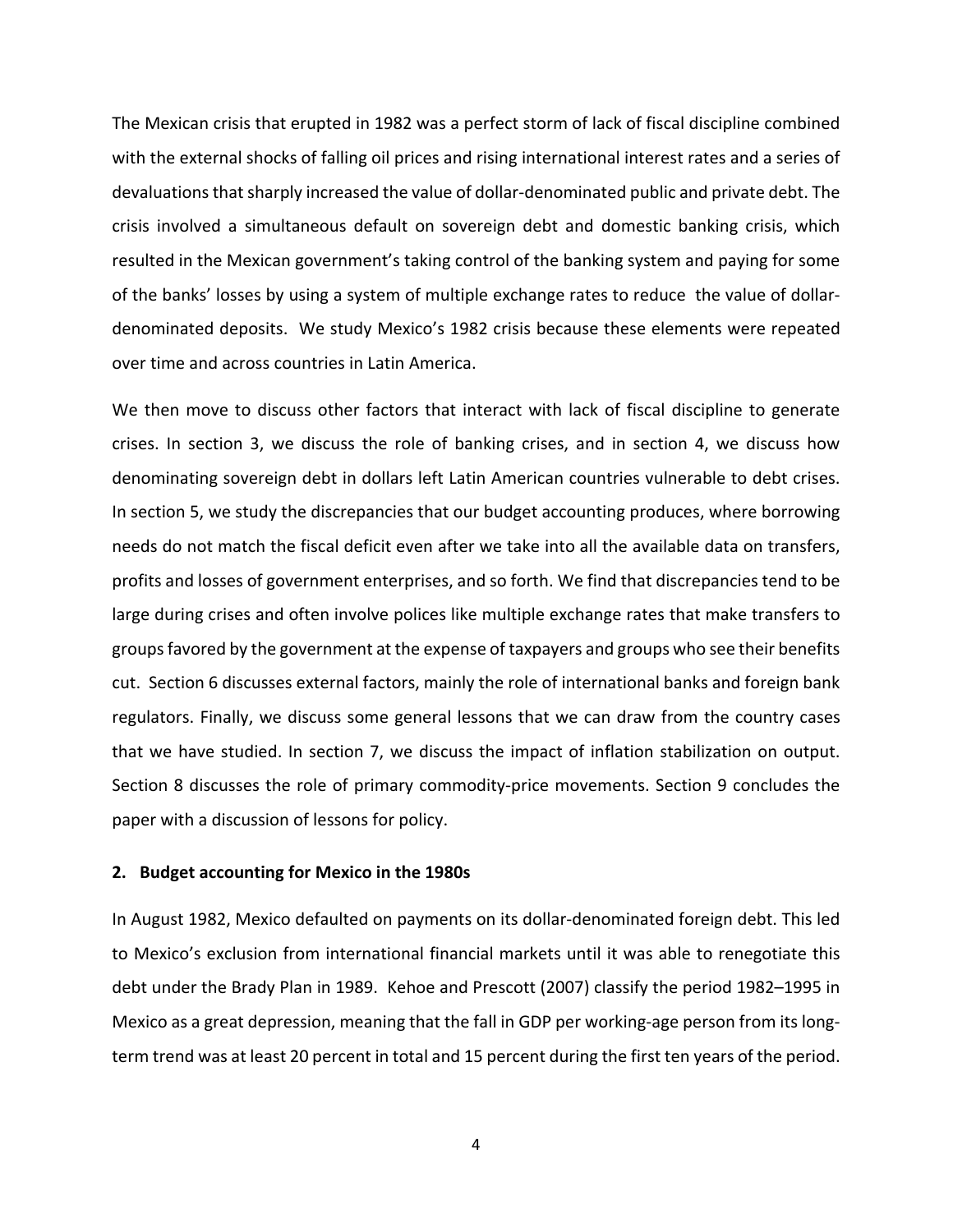We use the budget‐accounting framework from Kehoe, Nicolini, and Sargent (2020) to develop a narrative for the role of monetary and fiscal policy in Mexico during its 1982 debt crisis. The budget accounting provides guidance for our narrative and suggests that factors besides large fiscal deficits played important roles in causing the crisis and delaying the subsequent recovery.

Kehoe, Nicolini, and Sargent (2020) develop the budget‐accounting framework starting with the government budget constraint

$$
B_t + B_t^* E_t + M_t = P_t (D_t + X_t) + B_{t-1} (1 + r_{t-1}) + B_{t-1}^* (1 + r_{t-1}^*) E_t + M_{t-1}.
$$

On the left-hand side of this equation,  $B_t$  is the stock of peso-denominated domestic debt,  $B_t^*$  is the stock of dollar-denominated foreign debt,  $E_t$  is the pesos-per-dollar nominal exchange rate, and  $M_t$  is the stock of high-powered money. On the right-hand side,  $D_t + X_t$  is the total primary deficit of the government, where  $D_t$  is the deficit as it is recorded in the national budget,  $X_t$  is a residual term that makes the budget constraint hold, and  $P_t$  is the domestic price level in the form of the GDP deflator;  $B_{t-1}(1 + r_{t-1})$  is the value of domestic debt and debt-service requirements inherited from the previous year; and  $B_{t-1}^*(1 + r_{t-1}^*)E_t$  is the corresponding term for foreign debt. A series of simple algebraic steps transforms the budget constraint into our budget‐ accounting equation. We start by dividing each term through by the value of nominal GDP in year t,  $P_t Y_t$  :

$$
\begin{split} &\frac{B_t}{P_t Y_t} + \left(\frac{E_t P_t^*}{P_t}\right) \frac{B_t^* / P_t^*}{Y_t} + \frac{M_t}{P_t Y_t} \\ &\quad = \frac{P_t (D_t + X_t)}{P_t Y_t} + \left(\frac{P_{t-1} Y_{t-1}}{P_t Y_t}\right) \frac{B_{t-1} (1 + r_{t-1})}{P_{t-1} Y_{t-1}} + \left(\frac{E_t P_t^*}{P_t}\right) \left(\frac{P_{t-1}^* Y_{t-1}}{P_t^* Y_t}\right) \frac{B_{t-1}^* (1 + r_{t-1}^*) / P_{t-1}^*}{Y_{t-1}} + \frac{P_{t-1} Y_{t-1}}{P_t Y_t} \frac{M_{t-1}}{P_{t-1} Y_{t-1}}, \end{split}
$$

where  $P_t^*$  is the US price level. We redefine terms as fractions of GDP:

$$
\theta_t = \frac{B_t}{P_t Y_t}, \; \theta_t^* = \frac{B_t^* / P_t^*}{Y_t}, \; m_t = \frac{M_t}{P_t Y_t}, \; d_t = \frac{D_t}{P_t Y_t} X_t = \frac{X_t}{P_t Y_t}.
$$

We let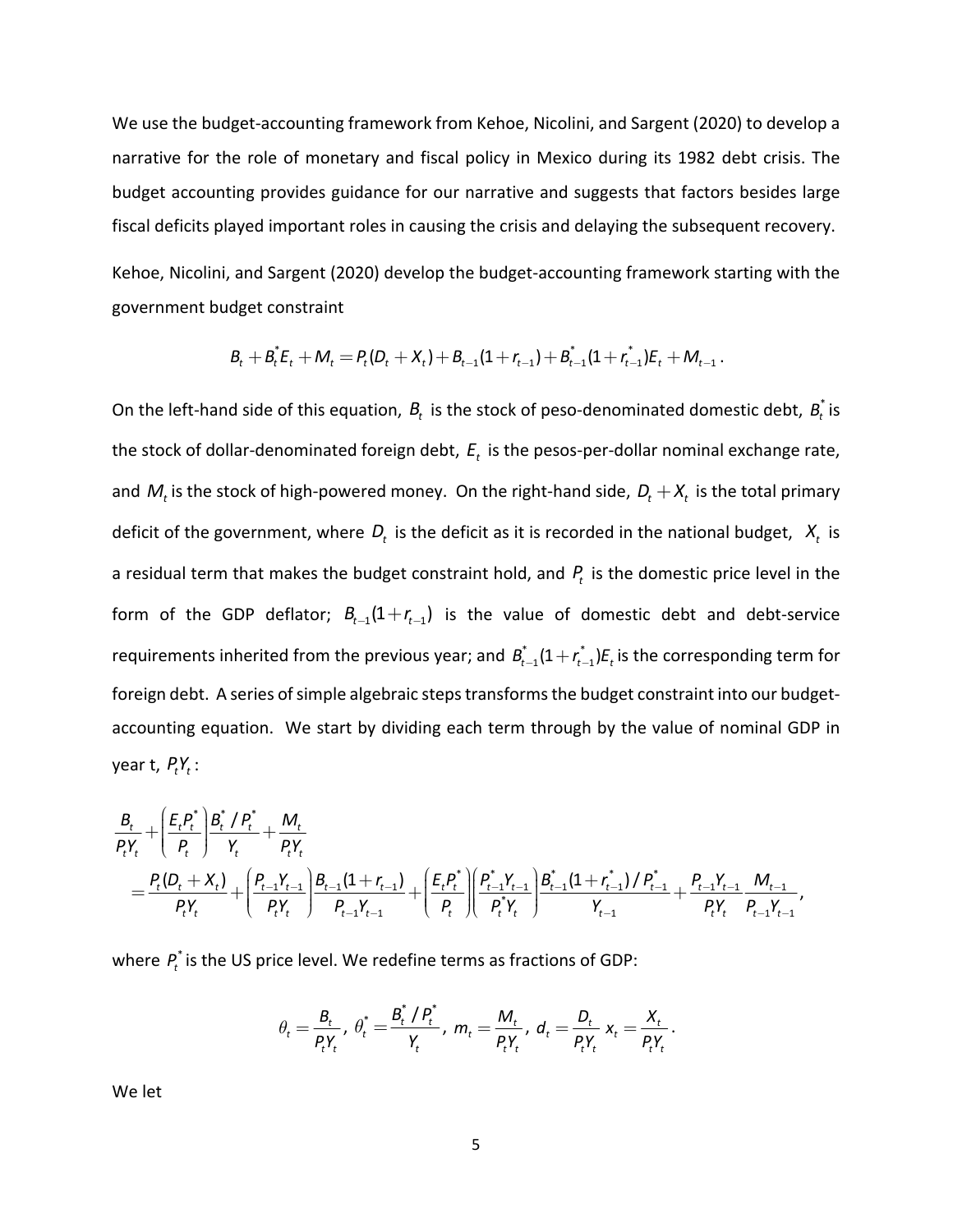$$
\xi_t = \left(\frac{E_t P_t^*}{P_t}\right), \ g_t = \frac{Y_t}{Y_{t-1}}, \ \pi_t = \frac{P_t}{P_{t-1}}, \ \pi_t^* = \frac{P_t^*}{P_{t-1}^*}
$$

be the peso-dollar real exchange rate, the domestic growth factor, the domestic inflation factor, and the US inflation factor, respectively. Notice that  $\theta_t^*$  is defined so that

$$
\xi_t \theta_t^* = \left(\frac{E_t P_t^*}{P_t}\right) \left(\frac{B_t^* / P_t^*}{Y_t}\right) = \frac{E_t B_t^*}{P_t Y_t}
$$

is the value of foreign debt as a fraction of GDP. Subtracting some terms from both sides of the budget constraint, we obtain our budget‐accounting equation:

$$
(\theta_t - \theta_{t-1}) + \xi_t (\theta_t^* - \theta_{t-1}^*) + (m_t - m_{t-1}) + \left(1 - \frac{1}{g_t \pi_t}\right) m_{t-1}
$$
  
=  $d_t + \left(\frac{(1 + r_{t-1})}{g_t \pi_t} - 1\right) \theta_{t-1} + \xi_t \left(\frac{(1 + r_{t-1}^*)}{g_t \pi_t^*} - 1\right) \theta_{t-1}^* + x_t$ 

In our discussion of the terms of this budget‐accounting equation, we will focus considerable attention on the term  $x_t$ . We will often refer to it as a transfer because it includes losses of public enterprises and government‐operated development banks that are ignored, or poorly accounted for, in the budget, or implicit transfers to private agents who benefit from increases in inflation or from systems of multiple exchange rates.

Table 1 presents this accounting for 1982 in Mexico as well as for the three years before and after the crisis.<sup>1</sup> The numbers are flows as a percentage of GDP, which we refer to as percentage points (pp). To put these flow numbers into perspective, the stock of debt in 1978 was 34 percent of GDP.

 $<sup>1</sup>$  A detailed description of all the data in this paper can be found in the data appendix.</sup>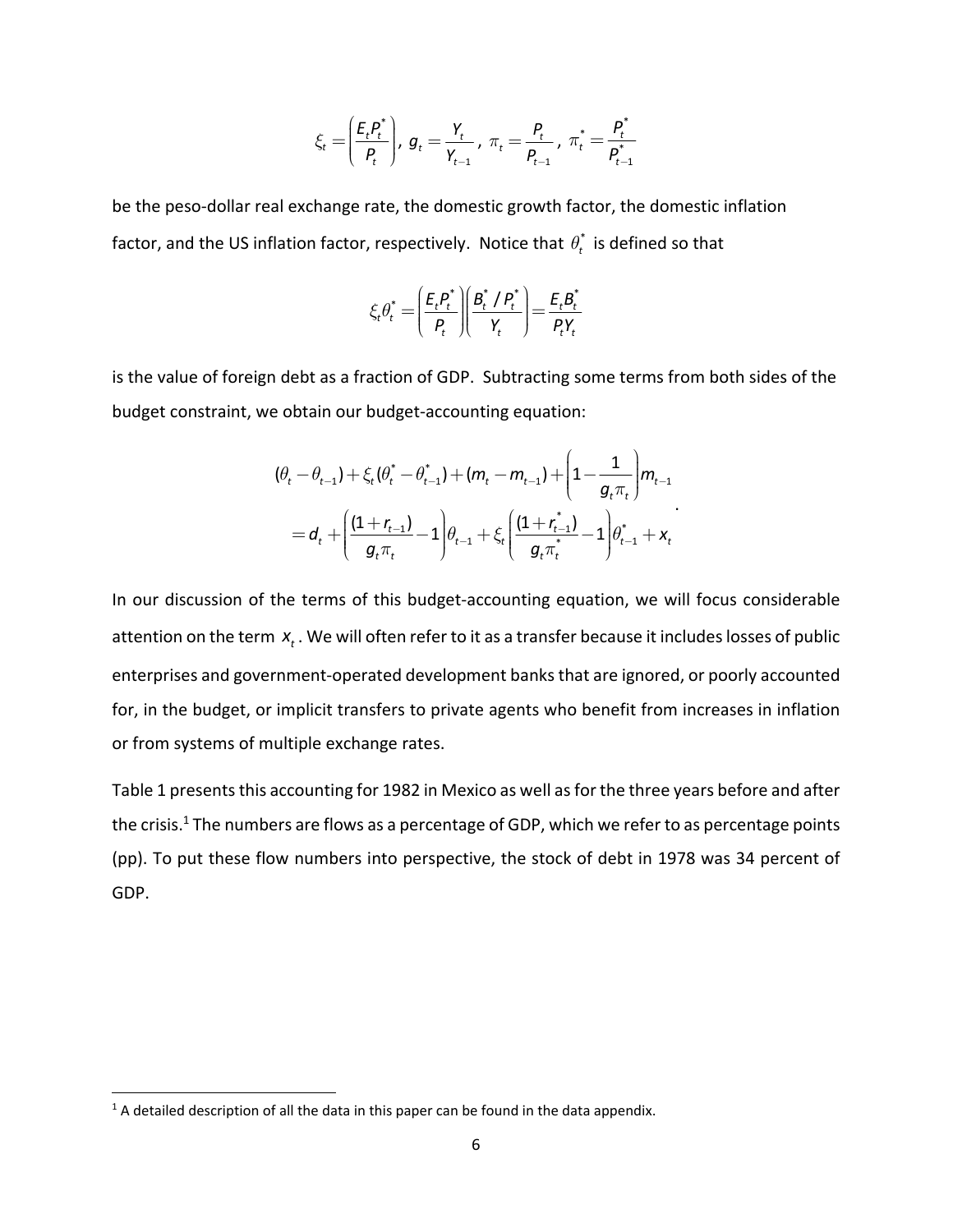|                        | 1979    | 1980    | 1981    | 1982  | 1983    | 1984    | 1985    |
|------------------------|---------|---------|---------|-------|---------|---------|---------|
| <b>Sources</b>         |         |         |         |       |         |         |         |
| Domestic debt issuance | 0.52    | $-5.13$ | 2.51    | 7.11  | 1.10    | $-1.59$ | $-1.24$ |
| Foreign debt issuance  | $-1.21$ | $-0.60$ | 6.38    | 6.05  | $-5.82$ | 2.95    | 7.79    |
| Money issuance         | 0.42    | 0.18    | 0.89    | 2.94  | $-2.33$ | $-1.01$ | $-4.26$ |
| Seigniorage            | 3.48    | 4.25    | 4.12    | 6.10  | 8.47    | 6.58    | 6.03    |
| Total                  | 3.21    | $-1.29$ | 13.90   | 22.20 | 1.42    | 6.94    | 8.32    |
| <b>Obligations</b>     |         |         |         |       |         |         |         |
| Primary deficit        | 7.10    | 2.86    | 7.61    | 3.37  | $-4.62$ | $-5.21$ | $-3.49$ |
| Domestic debt service  | $-3.14$ | $-1.88$ | 0.23    | 3.85  | $-0.33$ | 0.47    | 0.87    |
| Foreign debt service   | $-3.03$ | $-1.40$ | $-0.29$ | 1.39  | 4.15    | 1.20    | 1.09    |
| <b>Transfer</b>        | 2.28    | $-0.87$ | 6.35    | 13.59 | 2.23    | 10.47   | 9.85    |
| Total                  | 3.21    | $-1.29$ | 13.90   | 22.20 | 1.42    | 6.94    | 8.32    |

**Table 1: Budget accounting for Mexico, 1979–1985** 

We see in table 1 that the Mexican government ran large primary deficits up until 1982 and subsequently ran primary surpluses. Notice that, in 1981, the primary deficit was 7.61 pp. One narrative that we could tell is that the 1982 debt crisis was the result of lack of fiscal discipline. There is some validity to this narrative, and the government deficits played a central role in the balance-of-payments crisis and the debt crisis of 1982. This simple narrative leaves out other factors, however, that caused the crisis to escalate to proportions that were devastating for the Mexican economy. As we have explained, the crisis in 1982 in Mexico was a perfect storm of lack of fiscal discipline combined with external shocks and a series of devaluations that sharply increased the value of dollar‐denominated public and private debt compared with output. The devaluations of the peso that occurred in August 1982 and afterward were part of the debt crisis, which started in August, but the large devaluation in February 1982 was an attempt to avert a crisis. Unfortunately, the increase caused by the February devaluation in the value of dollar‐ denominated private debt compared with output led to a banking crisis, and the Mexican government nationalized the banks and assumed their debts. The Mexican government resorted to increasing inflation and imposing multiple exchange rates, which led to large transfers to some economic agents at the expense of others and distorted incentives, thereby prolonging the crisis. Table 1 provides evidence to support this perfect-storm narrative in the large values of transfers starting in 1981, in the foreign debt–service terms that become positive starting in 1982, and in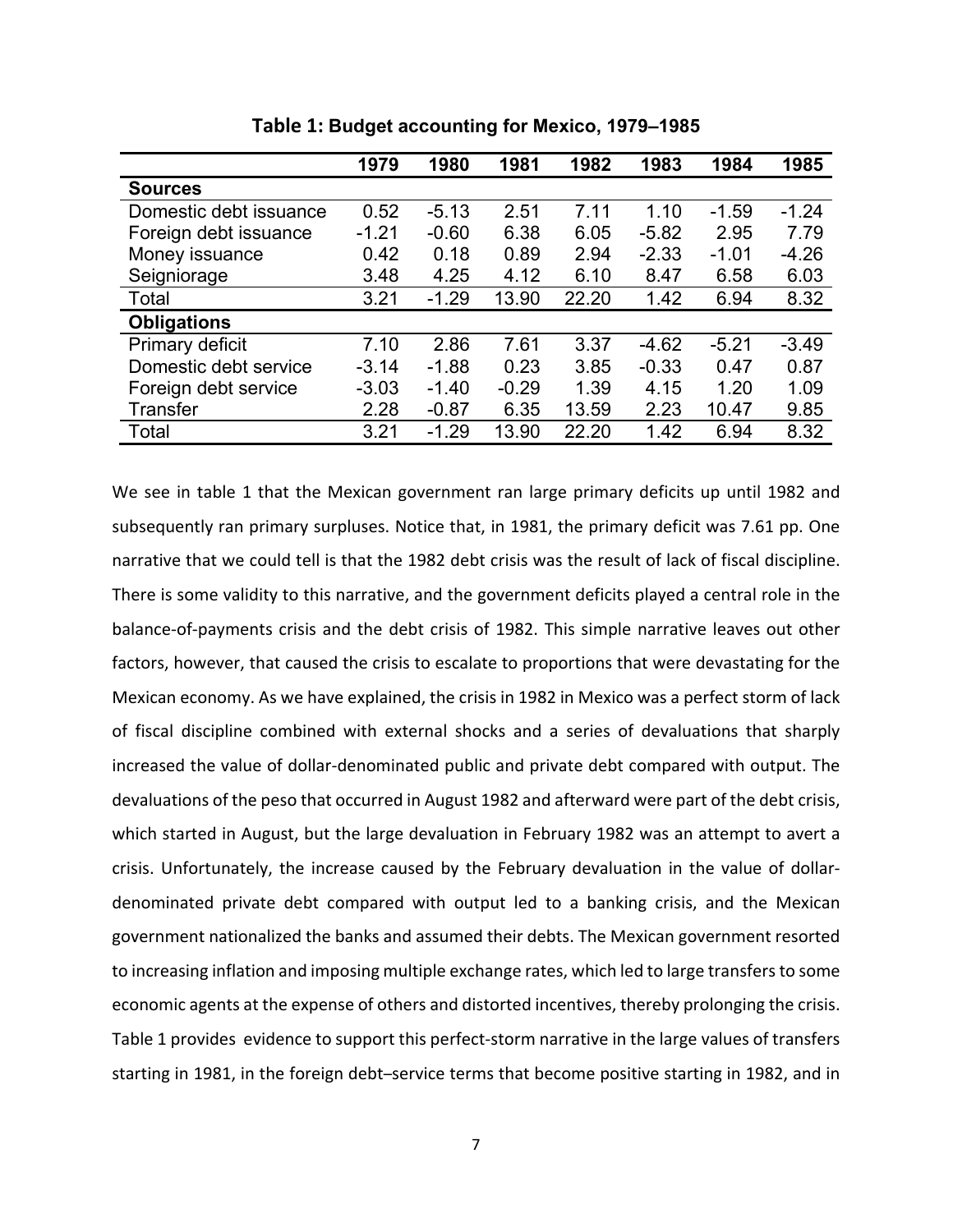seigniorage's increasing importance starting in 1982. We discuss in turn each of these patterns in the data in table 1, although they are all related.

Although the Mexican government's primary budget deficits were large in the late 1970s and early 1980s, it is worth putting these numbers in some perspective. Between 2009 and 2014, the Spanish government ran primary deficits that averaged 8.8 percent of GDP per year, and Spain's government debt went from 39.5 percent of GDP in 2008 to 100.4 percent in 2014. The period 2011–2013 was one of crisis for Spain, but nowhere near as severe as Mexico's crisis of the early 1980s.

Notice that, in table 1, the debt-service terms for both domestic debt and foreign debt go from negative in the late 1970s to positive in the 1980s. Our measures of debt service include changes in the ratio of domestic debt to GDP, which are due to Mexican inflation, and changes in the ratio of foreign debt to GDP, which are due to US inflation and devaluation. In Mexico and the United States, inflation was higher than interest rates in the later 1970s, but this changed during the early 1980s, particularly in the United States, where interest rates were sharply increased to combat inflation. Our budget accounting also includes changes due to Mexican GDP growth in both the ratio of domestic debt to GDP and that of foreign debt to GDP. Mexican GDP was growing up until 1982, reducing the debt‐service terms, but then it started to contract, increasing the debt‐service terms.

Notice that the transfers during 1981–1985 were on average much larger than the primary deficits during 1979–1982. Transfers not included in the government's budget of expenditures and receipts increased the government's need to borrow more than did the primary deficits. Parts of these transfers are easy to identify. For example, some of the 13.59 pp transfer in 1982 was the cost of nationalizing the failing banks. Other parts of the transfers are harder to identify, but we can hypothesize about them.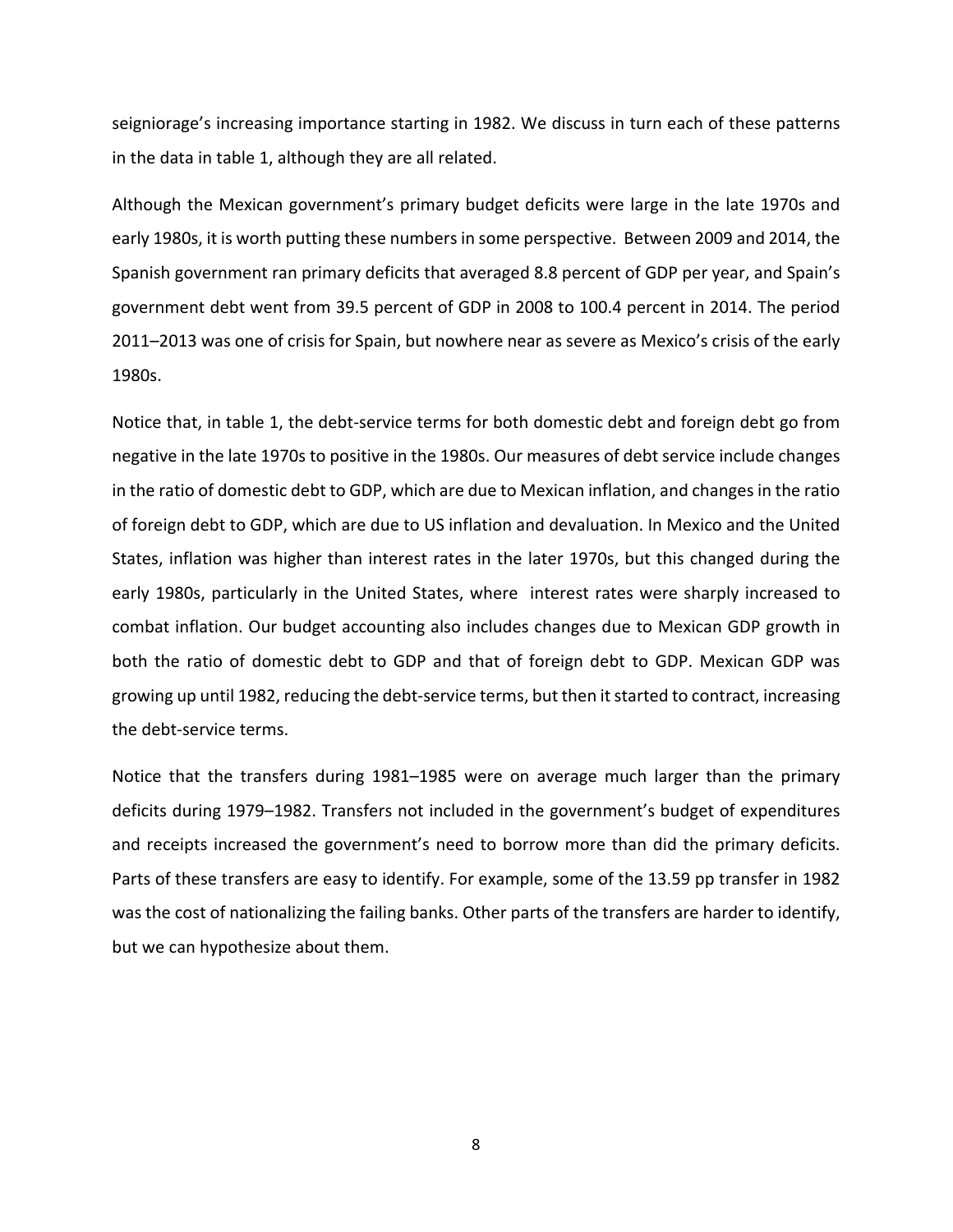

**Figure 1. Mexico: MXP-USD nominal exchange rates** 

Some of the transfers were the result of the multiple exchange rates imposed by the Mexican government. The Mexican government imposed different systems of multiple exchange rates starting in August 1982 and continuing through November 1991. Figure 1 presents data on the exchange rates. Overall, there were nine different exchange rates. They overlapped in some periods, but at any point in time, there were no more than three. Consequently, there is no easy way to distinguish all nine in the same figure. As an indicator of how complex the exchange-rate regime was, we note that there were three exchange rates during part of August 1982 and from December 1982 through March 1983. The system of three exchange rates officially continued through August 1985, but the two lower rates, the special rate and the controlled rate, were virtually identical after March 1983 and were lower than the free rate. As an indicator of how different the prevailing exchange rates were during some periods, we note that during most of December 1982, the free rate was more than 100 percent higher than the special rate (Banco de México 2009). The Mexican government forced exporters in the *maquiladora* sector (in-bond manufacturers that purchased intermediate inputs for processing and reexport) to do all transactions on imports and subsequent reexports at the controlled rate, rather than the higher free rate official rate; this was an implicit tax on their net exports (Gómez-Palacio 1984). The government also allowed some importers to buy dollars at the controlled rate; this was an implicit subsidy on their imports. We do not have data on these taxes and subsidies, so they end up in the transfer. If we redo the budget accounting using the controlled exchange rate rather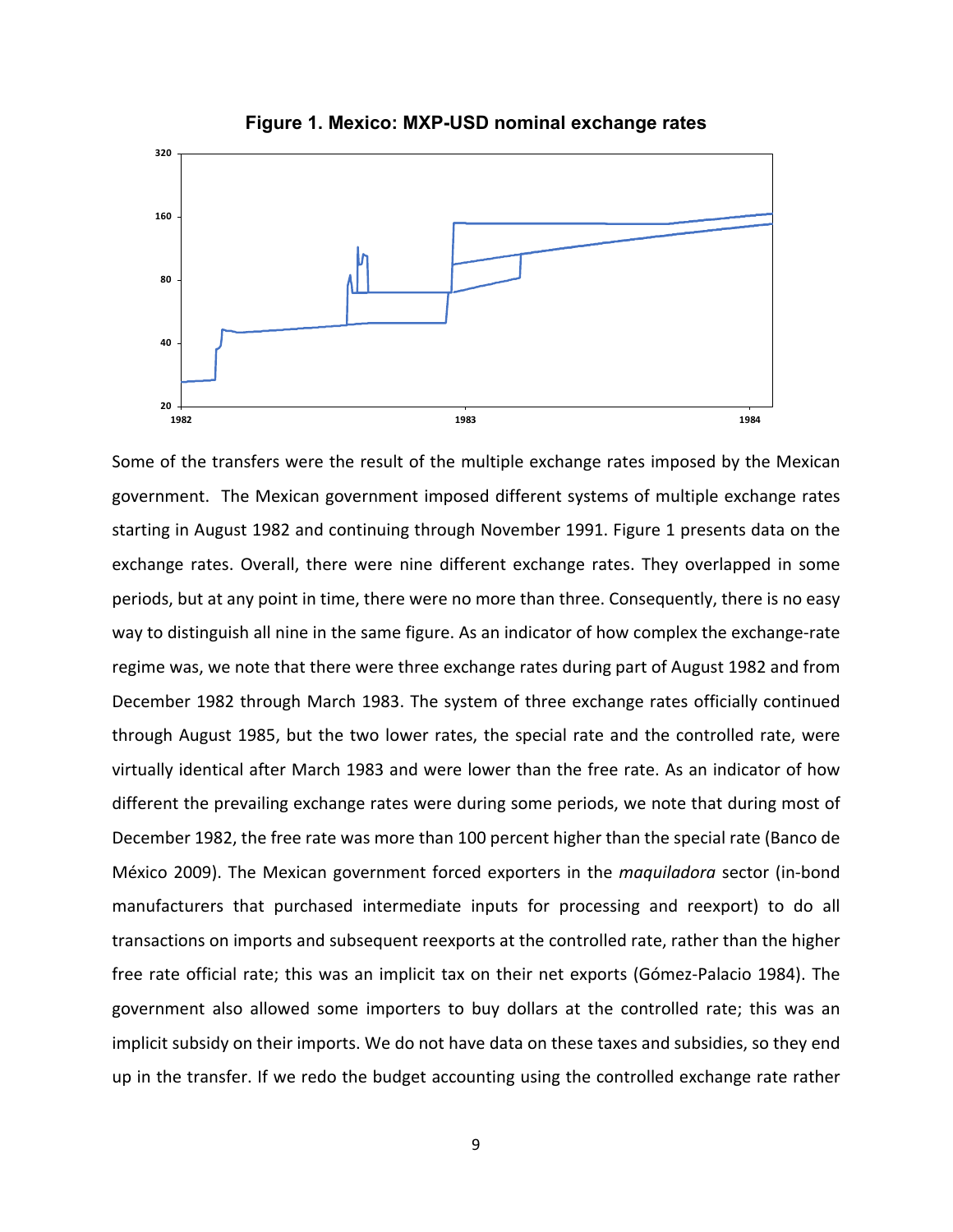than the free exchange rate, we find the transfer declines from 13.59 pp to 12.06 pp in 1982, giving us a very rough estimate of 1.53 pp as the transfer generated by the multiple exchange‐ rate system. Since the Banco de México intervened simultaneously in all three exchange rate markets, the transfer could have been much higher.

Another transfer related to the multiple exchange‐rate system was the liquidation of Mex‐dollar accounts in the banking system. The Mexican government had encouraged banks to set up dollar‐ denominated accounts to allow middle‐class Mexicans to keep their savings in domestic banks in spite of their fears of devaluation. In August 1982, the Mexican government authorized the banks to convert these accounts into peso-denominated accounts at a special Mex-dollar rate of 69.5 MXP per USD rather than the fluctuating rate of more than 100 MXP per USD, which was prevailing in the free market. This meant that Mexican depositors lost more than 30 percent of the value of their savings and paid much of the costs of the nationalization of the banks that took place immediately after the liquidation of the Mex‐dollar accounts (Serrano 2015). It is worth noting that in 2002 the Argentinean government resorted to a similar mechanism called "pesification" to pay for most of the cost of a bailout of the banking system.

Our examples show that some transfers were positive and others were negative, but as the data in table 1 show, they tended to be positive during the early 1980s. It is worth noting that transfers averaged 5.58 pp per year during the 1980s, while afterward they averaged 0.62 pp. In particular, the large transfers that the residual in our budget accounting identifies is much larger in periods of crisis than it is in normal periods.

A major element of our perfect-storm narrative for Mexico's debt crises is the series of devaluations in February and August 1982 that continued during the rest of the year. This increased not only the foreign debt of Mexican banks but also that of Mexico's government. We have seen that most of the increase in debt to GDP in Mexico between 1981 and 1982 was due to devaluation, not to more borrowing. To see how this fits into our budget accounting, let us decompose the foreign‐debt issuance term,

$$
\xi_t(\theta_t^* - \theta_{t-1}^*) = (\xi_t \theta_t^* - \xi_{t-1} \theta_{t-1}^*) - \theta_{t-1}^* (\xi_t - \xi_{t-1}).
$$

$$
10\quad
$$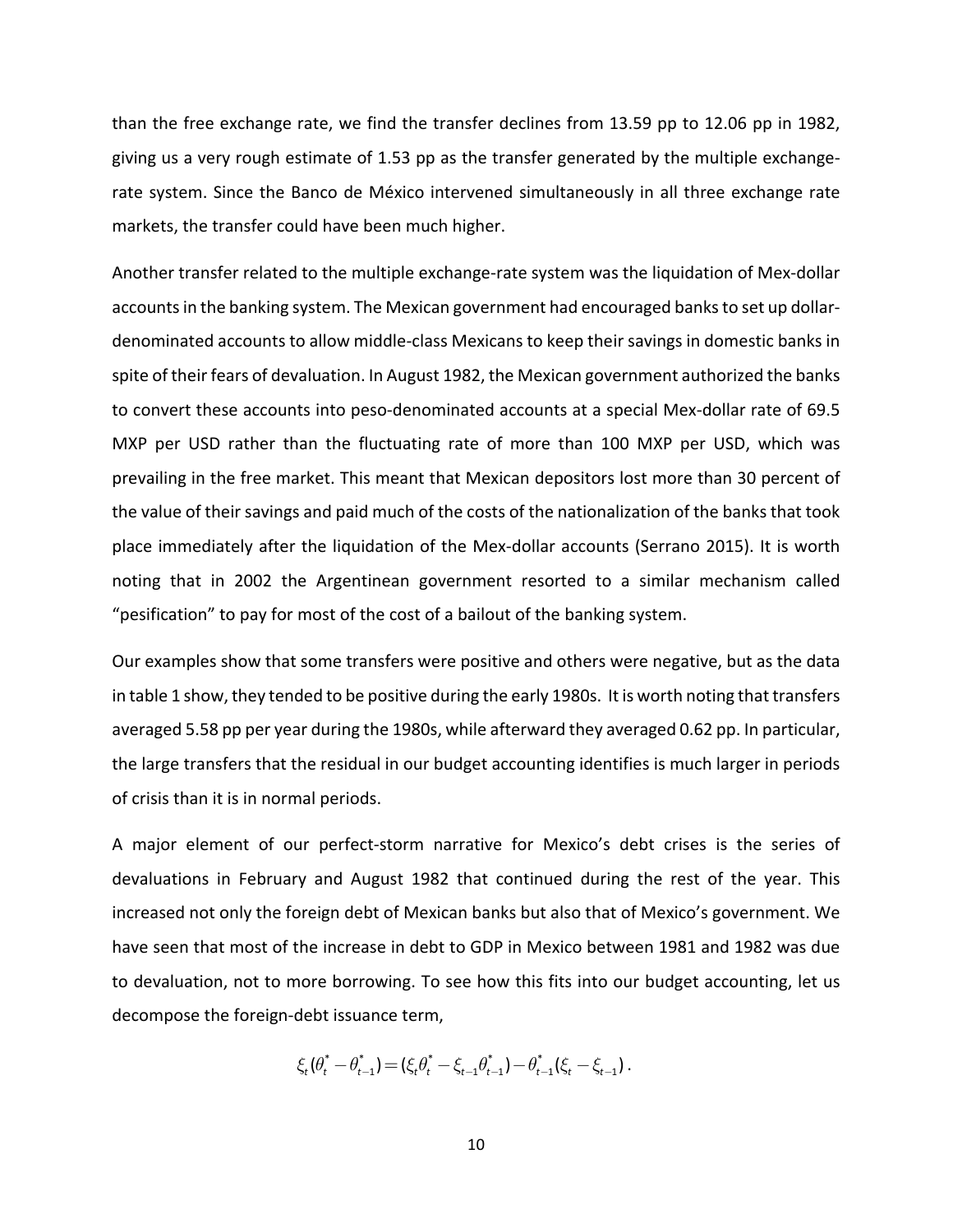The first term in this decomposition tells us how much the value of foreign debt as a fraction of GDP changed from year *t*−1 to year *t*. The second term tells us how much of this change in value was due to the change in the real exchange rate. In 1982, the value of the ratio of external debt to GDP,  $(\xi_t\theta_t^*-\xi_{t-1}\theta_{t-1}^*)$ , increased by 17.19 pp, but 11.14 pp was due to the real devaluation that occurred between 1981 and 1982,  $\theta_{t-1}^* (\xi_t - \xi_{t-1})$ , leaving 6.05 pp as the value of the increase in foreign debt deflated by inflation in the United States and real GDP growth in Mexico. It is noteworthy that foreign debt increased in Mexico in 1982, 1984, and 1985, even though Mexico was excluded from private international debt markets because it received loans from the US Treasury and the International Monetary Fund, most of which were intended to help it continue to pay debt service on its debt to US banks.

During the 1980s, the inflation rate in Mexico increased from an average of 24 percent per year during 1979–1981 to an average of 66 percent per year during 1982–1985. (It was even higher in 1986 and 1987, before starting to fall rapidly in 1988.) The increase in inflation allowed some agents to reduce their real tax payments by paying as late as possible, and it made it possible for the government to reduce real expenditures also by paying as late as possible. The primary‐deficit data mix early expenditures with late expenditures and early revenues with late revenues. In principle, it is possible to do a careful accounting of the deficit considering the dates of expenditures and revenues, but using the data that we have, we can say just that the difference between the ideally measured deficit and that in the data shows up in the residual.

#### **3. Banking crises**

A common and sometimes recurrent phenomenon in the histories of these countries, which almost always has a large fiscal impact, is the eruption of banking crises like that in Mexico in 1982. These crises are characterized typically by a run on bank deposits that causes a sizable fraction of the banks to either fall or be forced to merge. Examples of this phenomenon abound in the chapters of Kehoe and Nicolini (2020). The typical outcome of this sort of crisis involves some form of public bailout of the banks' liabilities and some form of confiscation of deposits. Also typical is some sort of debt reduction to those who had bank loans.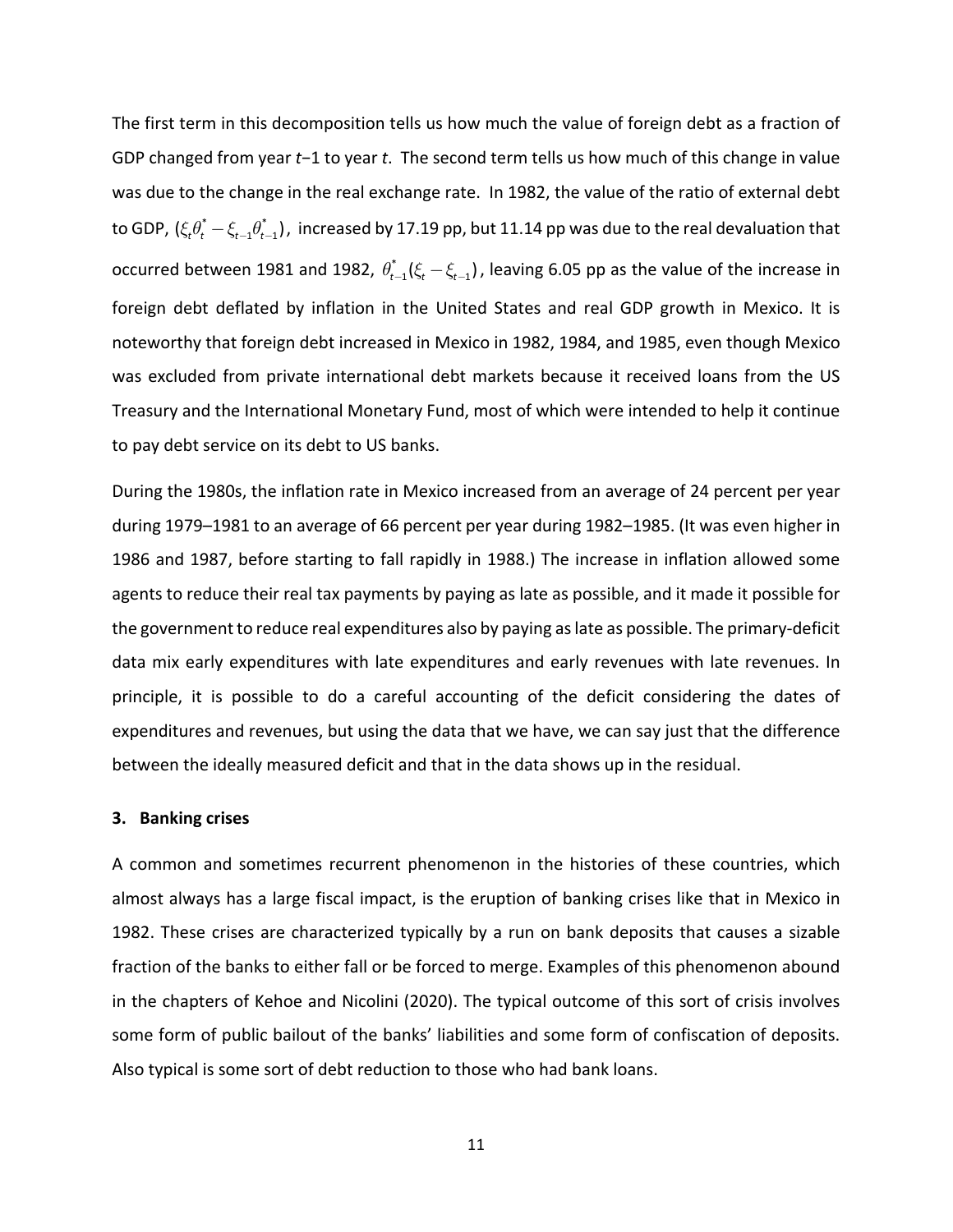Briefly, the crises followed the same general pattern. In the context of a heavily regulated financial sector, a (typically new) government administration would decide to reform the capital markets. This happened in most countries, since these markets were heavily regulated in the early 1960s. The reforms often involved liberalizations of the financial sector and the opening of the current account. These two reforms were regarded as desirable and were defended by supporters of the Washington Consensus, which served as a role model of reforms for developing countries in the 1990s. The outcome was usually a large inflow of private borrowing channeled through a vibrant and growing banking sector. Following several years of boom, the fraction of nonperforming loans would build up to the point at which a run on bank deposits would lead to a full‐blown banking crisis. The resolution of the crisis often included the nationalization of private debts. This frequently happened all over the region. Even countries such as Paraguay and Colombia, which had conservative fiscal policy relative to the region, faced that problem. Most experiences of financial liberalization and the opening of the current account ended in a banking crisis and a bailout of private debt.

Some crises were associated with banks having high exposure to government debt. This would typically be the result of government policy: unable to raise enough to finance expenditures, the government would pass regulation forcing the banks to buy its bonds. The likelihood of the government's defaulting on its own bonds would raise doubts about the solvency of the banks and increase the probability of a run. Argentina's experience in 2001 features these characteristics.

In several of the cases, however, such as in Chile in 1982, the crisis appears not to be the result of profligate spending by the government. Rather, it is private spending that explains most of the borrowing. It turns out that, however, after the crisis, the government nationalized the private debt. The occurrence and recurrence of these crises in Latin America led to the notion of "excessive borrowing" as one of the causes of the region's economic problems. An interesting question raised by these experiences is, Why would the private sector borrow beyond its means, risking its own bankruptcy? The resolution of the crises points to a hypothesis: it is the probability of a future bailout that gives the private sector the incentive to borrow. To the point where agents can anticipate that in the event of a crisis, the government would bail out the financial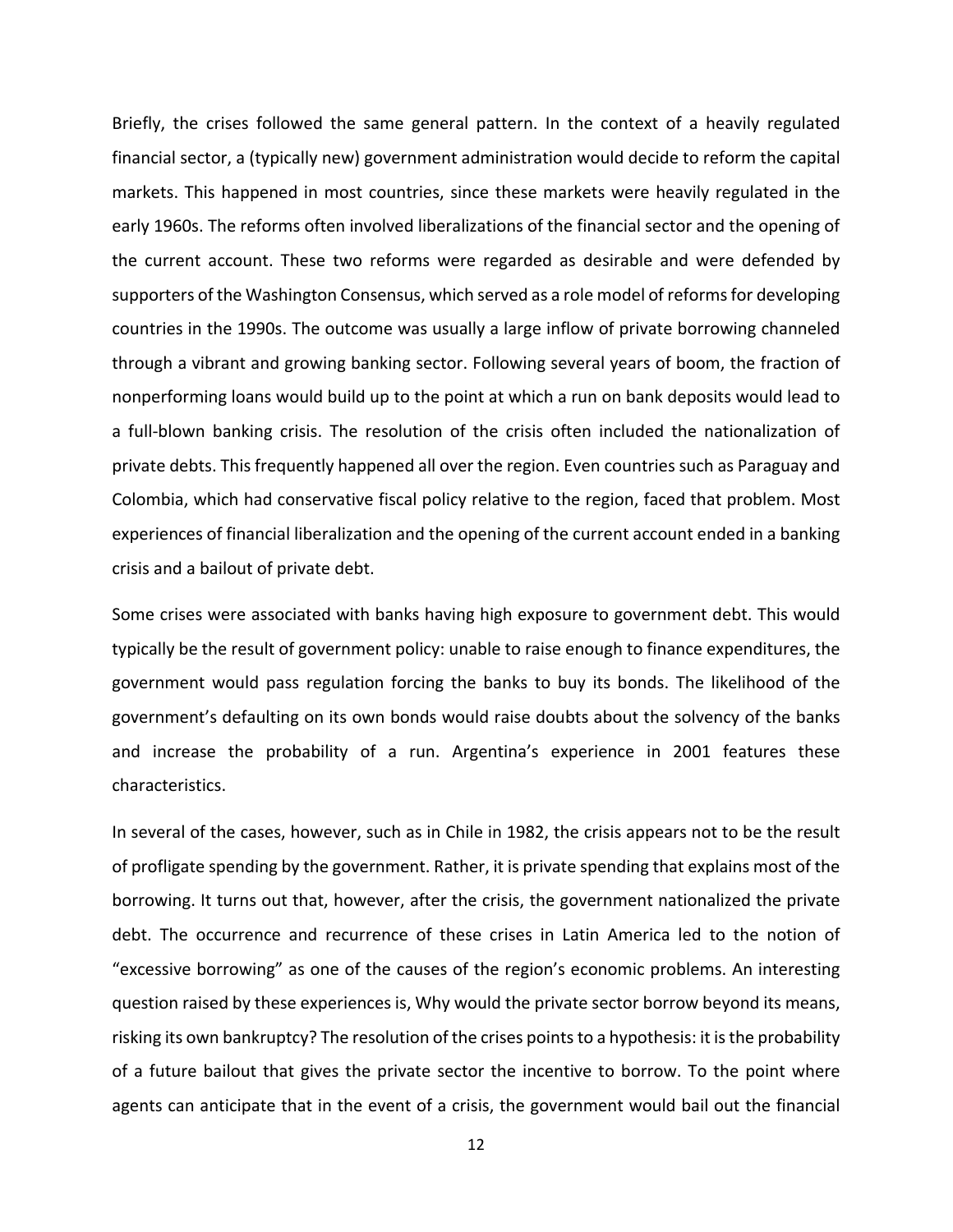sector if the problem were large enough, a coordination problem arises. If enough agents are borrowing enough funds, the problem of nonperforming loans becomes a social problem rather than a private problem. It may be individually rational to borrow more than what the private return suggests. Bailouts have been too frequent in the region to assume that agents would not take that possibility into account in making their economic decisions.

As mentioned above, the reforms of the financial sectors would usually be accompanied by the deregulation of the capital account. The access to foreign borrowing would exacerbate the excessive borrowing and substantially increase the crisis' magnitude.

These experiences suggest that prudential regulation measures such as limits on the debt-toasset ratios and restrictions on foreign currency–denominated borrowing by individuals, together with capital requirements and liquidity provisions much larger than the ones adopted in developed economies for banks, ought to be considered. Opting for a gradual liberalization in which restrictions are initially high, or even phasing in the deregulation—starting with the financial sector and deregulating the current account later on—could be desirable. Regrettably, we do not yet have quantitative models that have been tested enough to provide clear answers to these problems. Nonetheless, the evidence points out clearly that the frictionless models that imply that the immediate joint liberalization of the financial sector and the current account is a sound policy decision, as the Washington Consensus recommended, are obviously at odds with the evidence. Prudent and gradual deregulation seems to be the safe choice (see Nicolini 2018 for further details).

#### **4. Denomination and maturity of sovereign debt**

Another feature that had a large fiscal effect and has been present in all the countries analyzed in Kehoe and Nicolini (2020) is the government's issuing of debt instruments denominated in foreign currency. The degree and the persistence of this phenomenon have substantially varied across countries and over time for each country. For example, Brazil has issued mostly domestic currency-denominated debt, with some form of indexation during the high-inflation years. While Brazilian dollar-denominated debt was zero for most of the period, it did reach 30 percent of total federal government debt in some years. In contrast, Argentina's dollar-denominated debt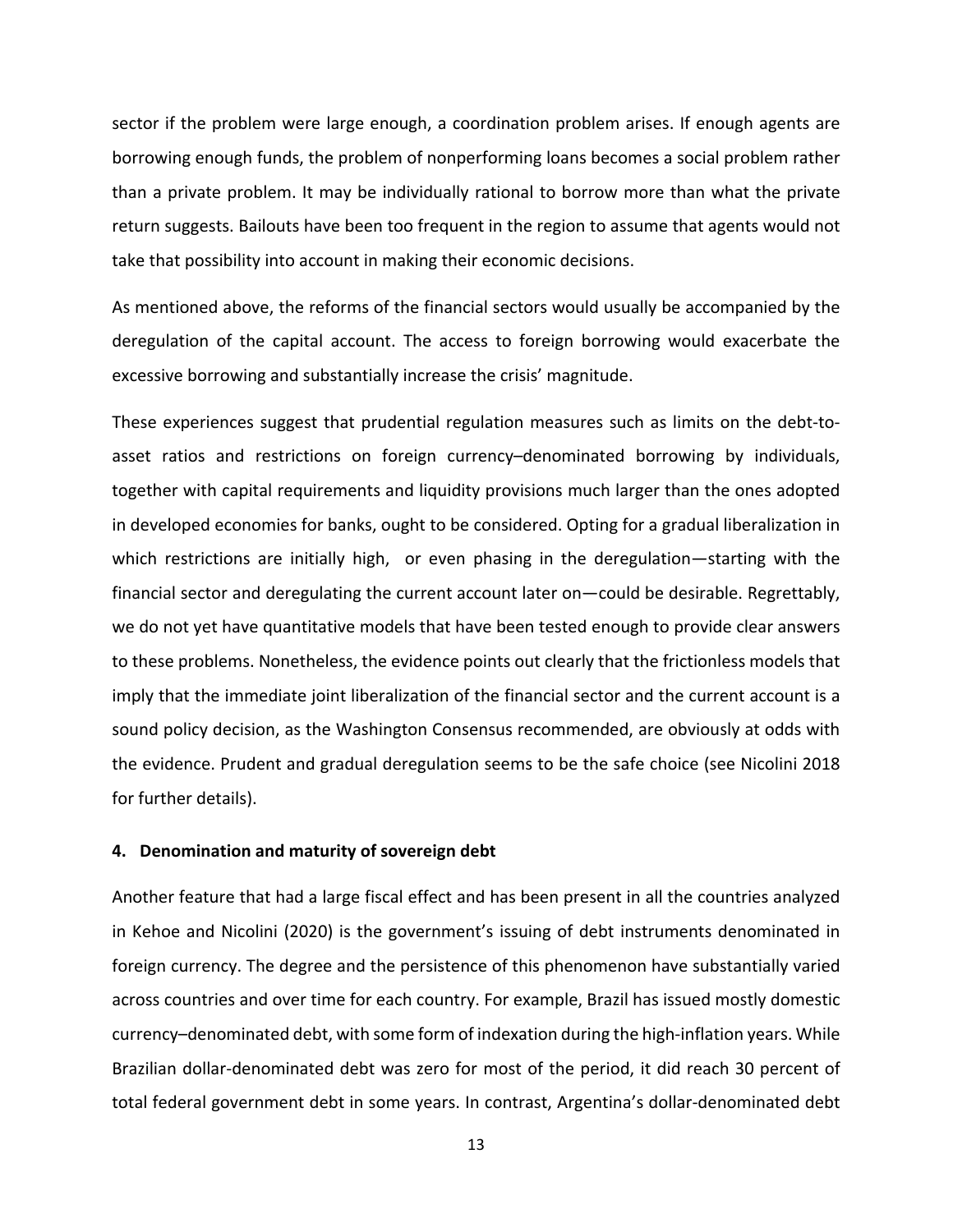has always been over 60 percent of the total, reaching values higher than 95 percent in some years. The comparison between these two countries is particularly interesting, since they had very similar inflation histories. Both countries had very long periods with high chronic inflation with recurrent bursts of hyperinflation, and both countries eventually conquered high inflation during the 1990s.

It has long been recognized that a major source of volatility has been the sensitivity of debt-tooutput ratios to variations in the real exchange rate. The series of studies in Kehoe and Nicolini (2020) provides a quantitative measure of this by comparing the measured debt‐to‐output ratio to a simulation in which the real exchange rate is maintained at a specific value. The data in table 2 show the ratio of the standard deviation of the debt-to-output ratio as observed in the data to the standard deviation of the simulated series maintaining a fixed real exchange rate.

| Table 2: Ratio of standard deviation of debt-output ratio |                                             |  |                                         |  |  |  |  |  |  |  |
|-----------------------------------------------------------|---------------------------------------------|--|-----------------------------------------|--|--|--|--|--|--|--|
| to standard deviation of simulated series                 |                                             |  |                                         |  |  |  |  |  |  |  |
| <b>VEN</b>                                                |                                             |  | MEX CHL ARG PER ECU BRA URU PAR BOL COL |  |  |  |  |  |  |  |
|                                                           | 2.8 2.0 1.9 1.6 1.5 1.4 1.3 1.3 1.2 1.1 1.1 |  |                                         |  |  |  |  |  |  |  |

The relevance of the numbers in table 2 lies in the role that the debt-to-output ratio plays in the conceptual framework that guides the explorations undertaken in Kehoe and Nicolini (2020). The total obligations for a government in a particular period are given by the primary deficit and by the interest payments on the existing debt. Those interest payments are high when the debt‐to‐ output ratios are high. It is the sum of these two concepts that the government must finance by printing money or by issuing new debt.

At the same time, in many models of sovereign debt, the ability of the government to borrow is lower—or the interest rate it must pay on newly issued debt is higher—when the debt-to-output ratio is higher. Thus, variations in the real exchange rate can have a substantial impact on the amount the government needs to finance, at the precise moment in which floating bonds becomes particularly expensive.

The quantitative implications of this discussion become evident once we notice that the volatility of the real exchange rate is very high in general, and particularly so for these countries. In figure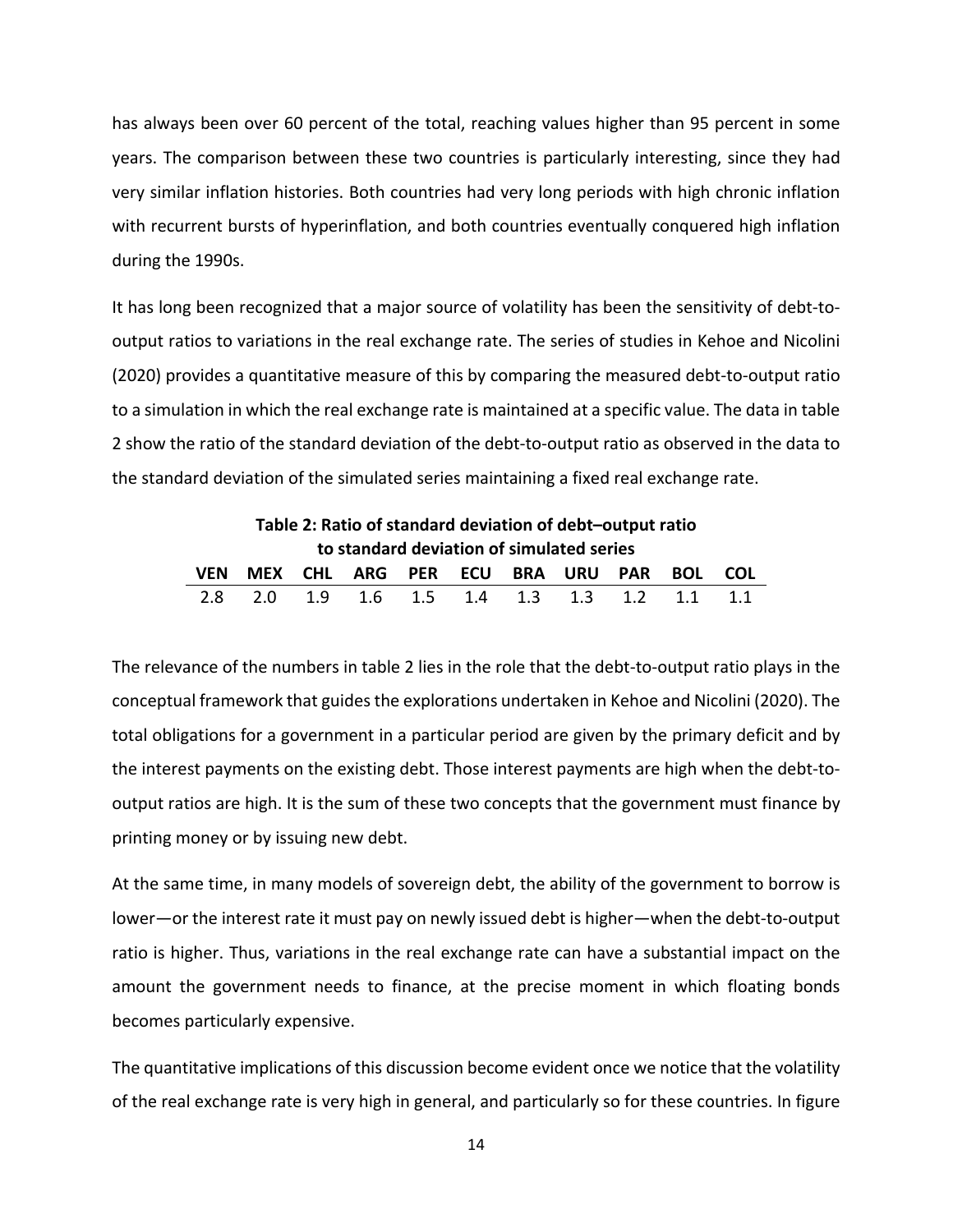2, we plot the evolution of the debt-to-output ratios for several countries, normalizing them to be equal to one in 1980.

All the countries in the figure defaulted in the early 1980s. And all the countries had substantial depreciations of their currencies. For each country, we show the evolution of the debt-to-output ratio as in the data and also as simulated assuming that the real exchange rate remains constant at its value in 1980.



**Figure 2. Evolution of the debt‐to‐GDP ratio observed and with fixed RER, 1980=100** 

The effect of exchange-rate volatility combined with a high degree of debt dollarization can be dramatic. For example, in Argentina the debt-to-output ratio went from 0.15 in 1980 to 0.68 in 1983, mostly because of the effect of the exchange‐rate depreciation. To achieve the same effect through primary deficits would require a yearly deficit of more than 17 percent of GDP for those three years. During the almost seventy‐year period considered for the eleven countries covered in Kehoe and Nicolini (2020), there has never been a period of three consecutive annual primary deficits of that magnitude.

Following the international financial crisis of 2008, the United States and many European countries ran very large deficits for several years. Spain's debt, for example, went from 36 percent of GDP in 2007 to 88 percent in 2012; Portugal's debt went from 68 percent to 126 percent; and Greece's debt went from 103 percent to 126 percent.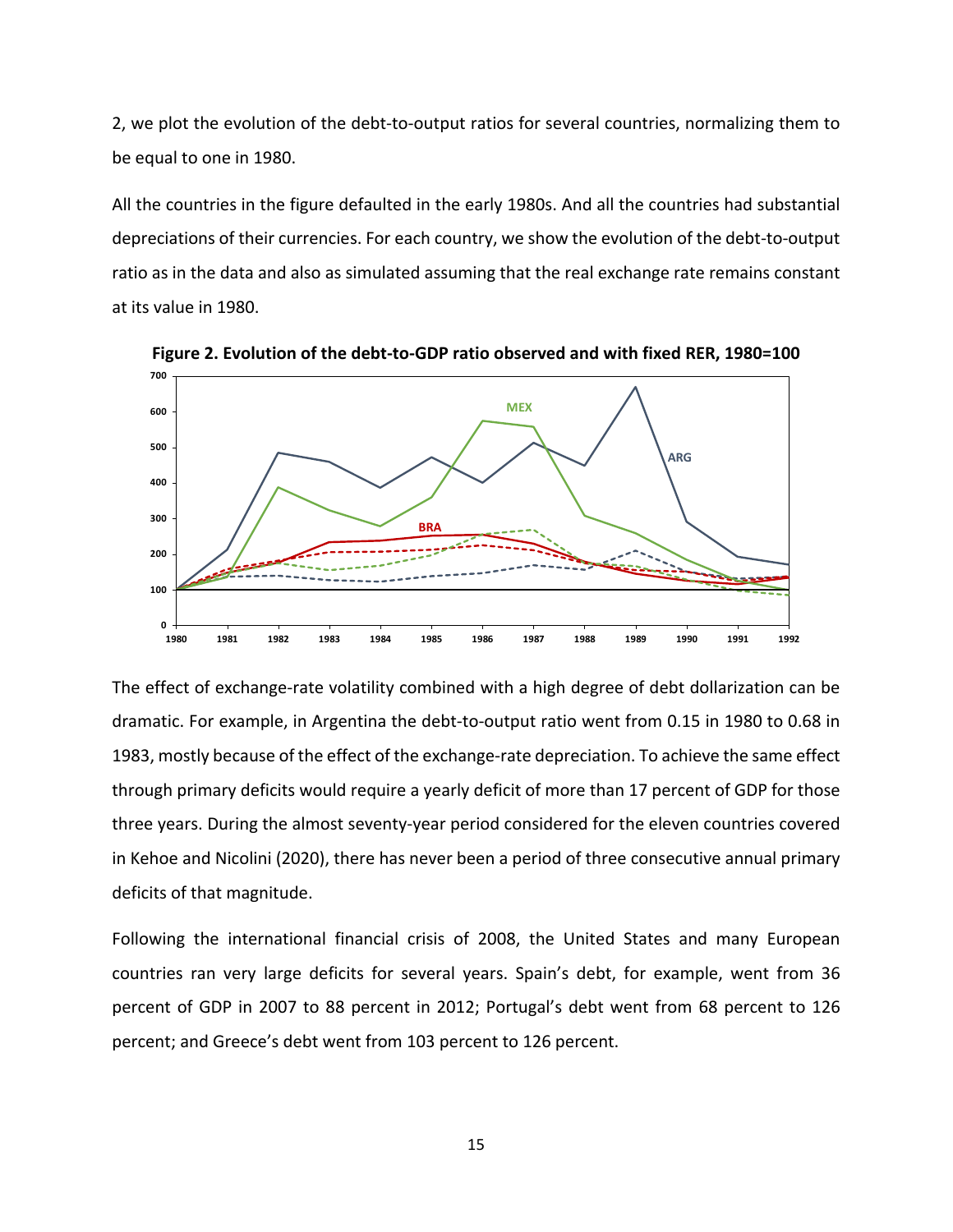For the countries whose data are depicted in figure 2, the exchange-rate movements achieved the same effect in just a couple of quarters, without any fiscal expansion.

In Mexico in December 1994 and January 1995, a devaluation, coupled with the short maturity of its dollar‐indexed debt, *tesobonos*, caused a balance‐of‐payments crisis. The crisis would have caused a default if not for the bailout put together by US President Bill Clinton and offered to Mexico in January 1995. Mexico had a primary surplus in 1994, making it difficult to ascribe the 1994–1995 debt crisis to lack of fiscal discipline. The problem was that the Mexican government had allowed most of its debt that was not in Brady bonds to become dollar-indexed tesobonos with very short maturities during 1994. In fact, by the end of 1994, the average maturity of the debt that was not in Brady bonds was nine months (Cole and Kehoe 2000). The short maturity of the debt meant that although the tesobono debt was relatively small, much of it became due every week. This made Mexico vulnerable to a self‐fulfilling crisis, as discussed in Cole and Kehoe (1996): investors believed that if they did not buy new tesobonos at the weekly auctions held by the Banco de México, the government would not be able to pay off the old tesobonos becoming due. The beliefs of these investors seemed to be realized until President Clinton intervened with a USD 50 billion loan package with funds put together from the US Treasury, the International Monetary Fund, and other official lenders. The loan had a high‐penalty interest rate and relied on the receipts from Mexico's oil exports as collateral. Mexico borrowed only USD 22 billion of the loan offered and had no problem paying off the loan early.

#### **5. The transfer**

From the budget-constraint accounting exercises, three patterns emerge across countries. First, with the exception of Ecuador and Peru, the sign of the transfer term is, on average, positive. Second, the transfer is much larger in times of economic distress. For example, the average of the transfer term in Argentina and Mexico is 1.9 and 0.5 percent of GDP, respectively, but it was 35 percent for Argentina in 2002 and 22 percent for Mexico in 1982. Third, the accumulation of the transfer term over time explains a substantial portion of the debt‐to‐GDP ratios in 2017. For example, Argentina's debt‐to‐GDP ratio would have been half of what it was in 2017 had the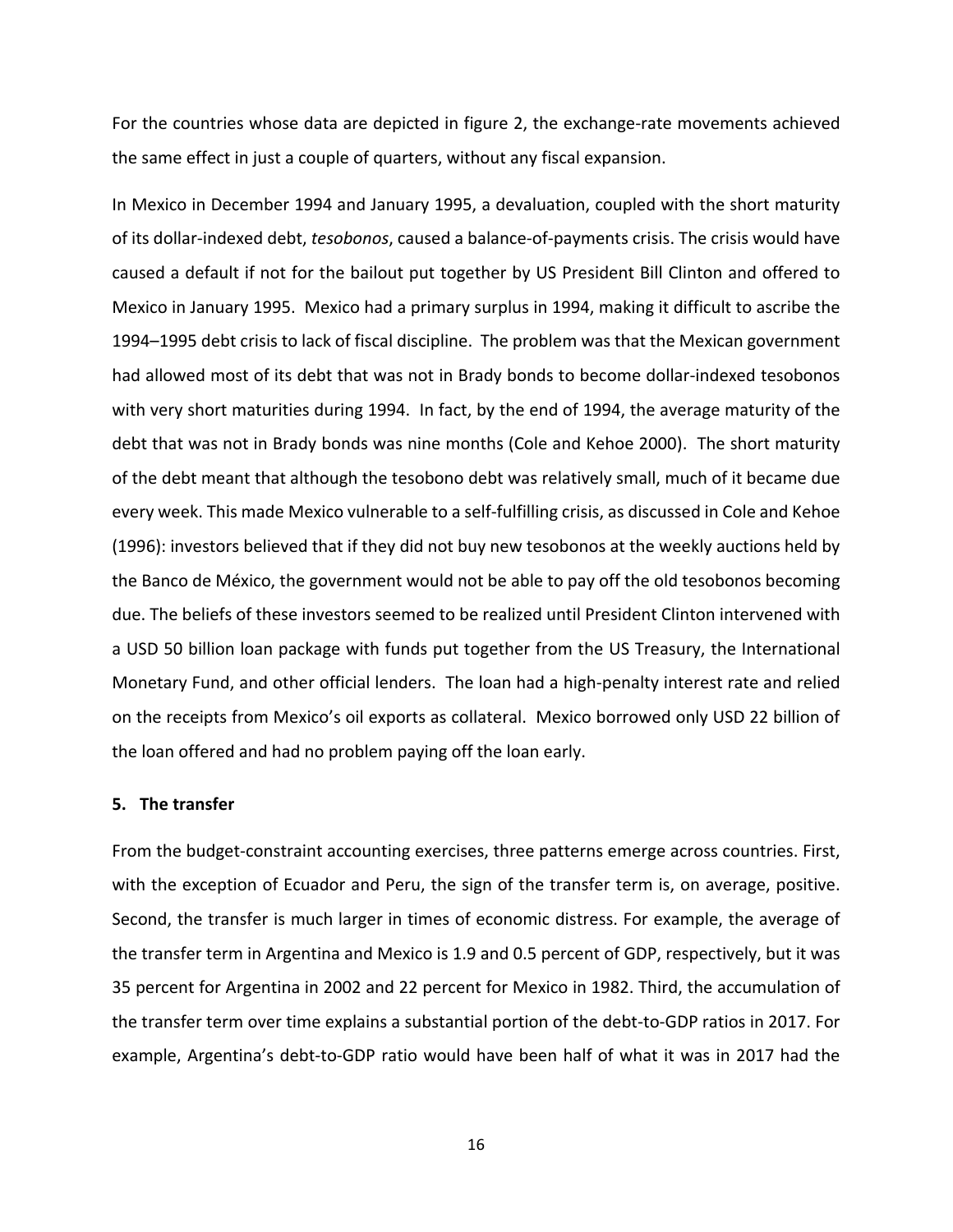transfer term been zero; however, there are cases like Ecuador, where persistently negative transfer terms imply that debt would have been twice as large had these transfers been zero.

The positive sign of the transfer term means that governments find ways to increase spending and keep it outside the reach of their national congresses, which typically approve the budget. In the chapters in Kehoe and Nicolini (2020), we identified some of the sources of these hidden expenses. One of the most important is the bailout of the banking sector, a recurrent pattern in most countries. In some cases, the bailouts were the natural result of previously announced government‐sponsored deposit insurance. In others, the bailouts were decided ex post. More generally, because of the recurrence of crises, these governments are exposed to contingent liabilities that are absent from studies of debt sustainability and, in some cases, are hard to measure.<sup>2</sup>

In other cases, positive and large residuals are present. Sometimes it was through relatively large deficits in government‐owned enterprises, as in the cases of Bolivia and Argentina in the 1970s and the 1980s. The most common mechanism, however, was the losses incurred by government‐ owned development banks.<sup>3</sup>

The main channel through which spending could be increased while bypassing congress was direct transfers from the central bank to the development banks. In some cases, the banks would have an account with instantaneous credit at the central bank of the country in question. For instance, the authors of the Brazil chapter discovered that the Bank of Brazil, which managed most of the government's operations for subsidized credit, had the ability to make automatic withdrawals from its account at the central bank. Neither the executive nor the legislative power had the authority to authorize those transactions. Even though the balance of this account was meant to average zero, in practice this mechanism gave the Bank of Brazil control over money

 $^2$  This issue is not exclusive to developing countries. Government finances in the United States, for example, do not explicitly account for the contingent liabilities implied by the current Social Security system.

<sup>&</sup>lt;sup>3</sup> These banks were popular during the period of import substitution, a strategy that dominated economic policymaking in much of the less developed world including all of Latin America after the Great Depression. In many countries, these banks started to be closed or privatized in the 1980s. Currently, although government‐owned banks still represent a large fraction of the banking system in some countries, these development banks no longer exist or are not important.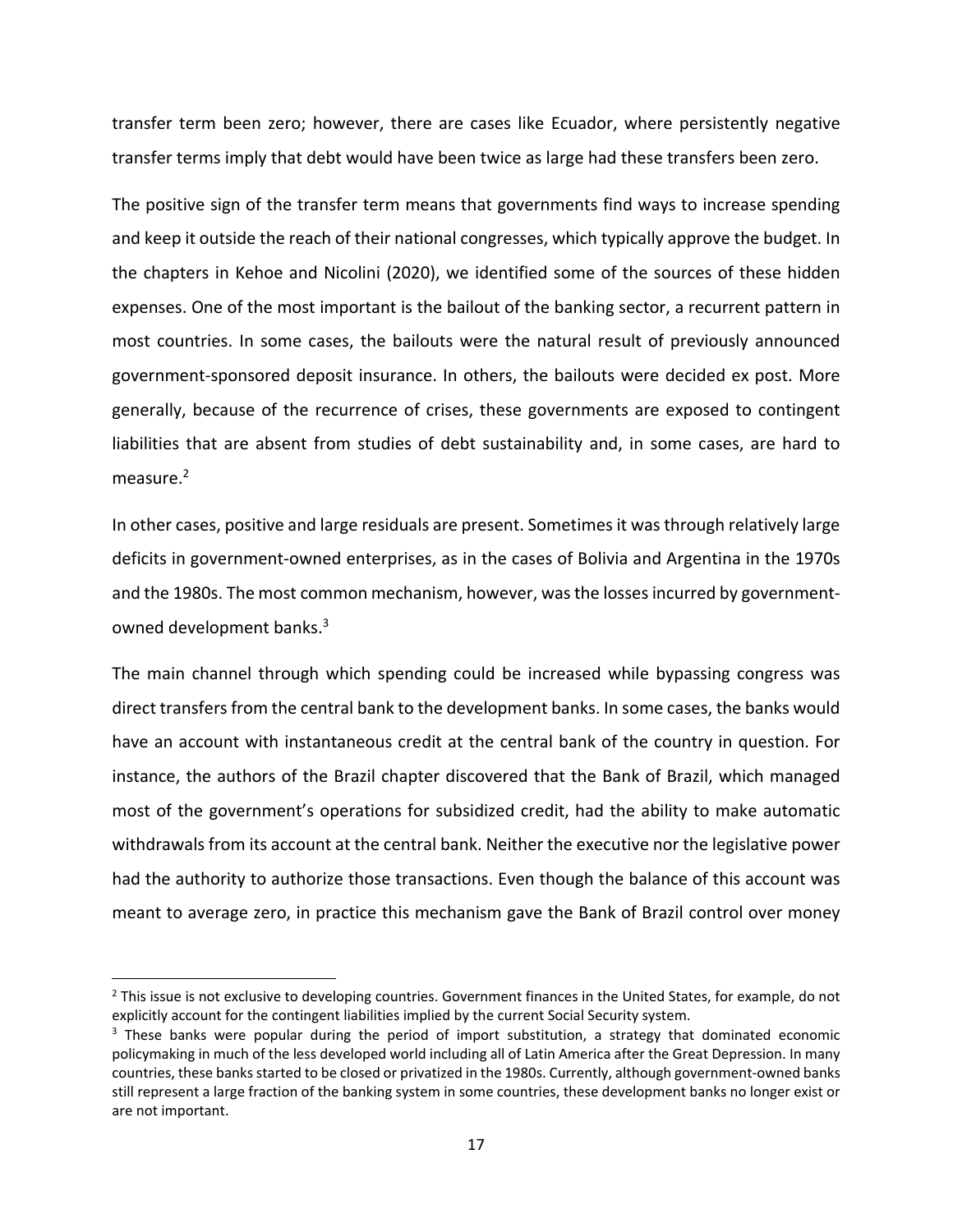issuance, since it could withdraw funds that would automatically be matched with an expansion of the monetary base.

Another source of transfers is recognition of debts incurred in periods of fiscal hardship and therefore high inflation. When inflation is high, just delaying payments is a way to reduce the real value of expenditure. Another is to delay increases in the compensation of public servants or pensioners. In many circumstances, however, these practices ended up in the courts. Legal resolutions in these countries take several years. Thus, there may be issuances of bonds in a particular period that are unrelated to its expenditures. Rather, they are the explicit recognition of implicit arrears. The issuance of several series of bonds in Argentina during the early 1990s provides a clear example.

In many cases, however, the authors of the chapters have not been able to identify the origins or the recipients of these transfers, even though these transfers do account for a sizable fraction of the increases in the debt-to-output ratios in many occasions. An important implication of our analysis of transfers is the conclusion that running a responsible fiscal policy goes beyond the debate about the budget in congress. Effectively controlling spending requires a transparent relationship between government‐owned banks and enterprises and the treasury and, most importantly, the central bank.

A large literature has stressed the importance of central‐bank independence in the conquest of inflation. This literature stresses the time‐inconsistency problem of a centralized government. The experience of some of these countries suggests that it may be important also as an effective tool to control spending by individual units in a multiunit government, a feature that has not been addressed in the literature.<sup>4</sup>

These increases in net spending without any oversight by congress also have important implications for redistribution and growth. Episodes of high spending typically end up in either hyperinflation or large devaluations, accompanied by severe measures such as capital controls,

<sup>&</sup>lt;sup>4</sup> An exception is the work of Zarazaga (1993), who uses a game-theory approach to model the behavior of different government entities competing to appropriate seigniorage. The positive probability of very high inflation periods acts as a self-enforcing mechanism to restrain this competition for seigniorage and support periods of relatively low inflation.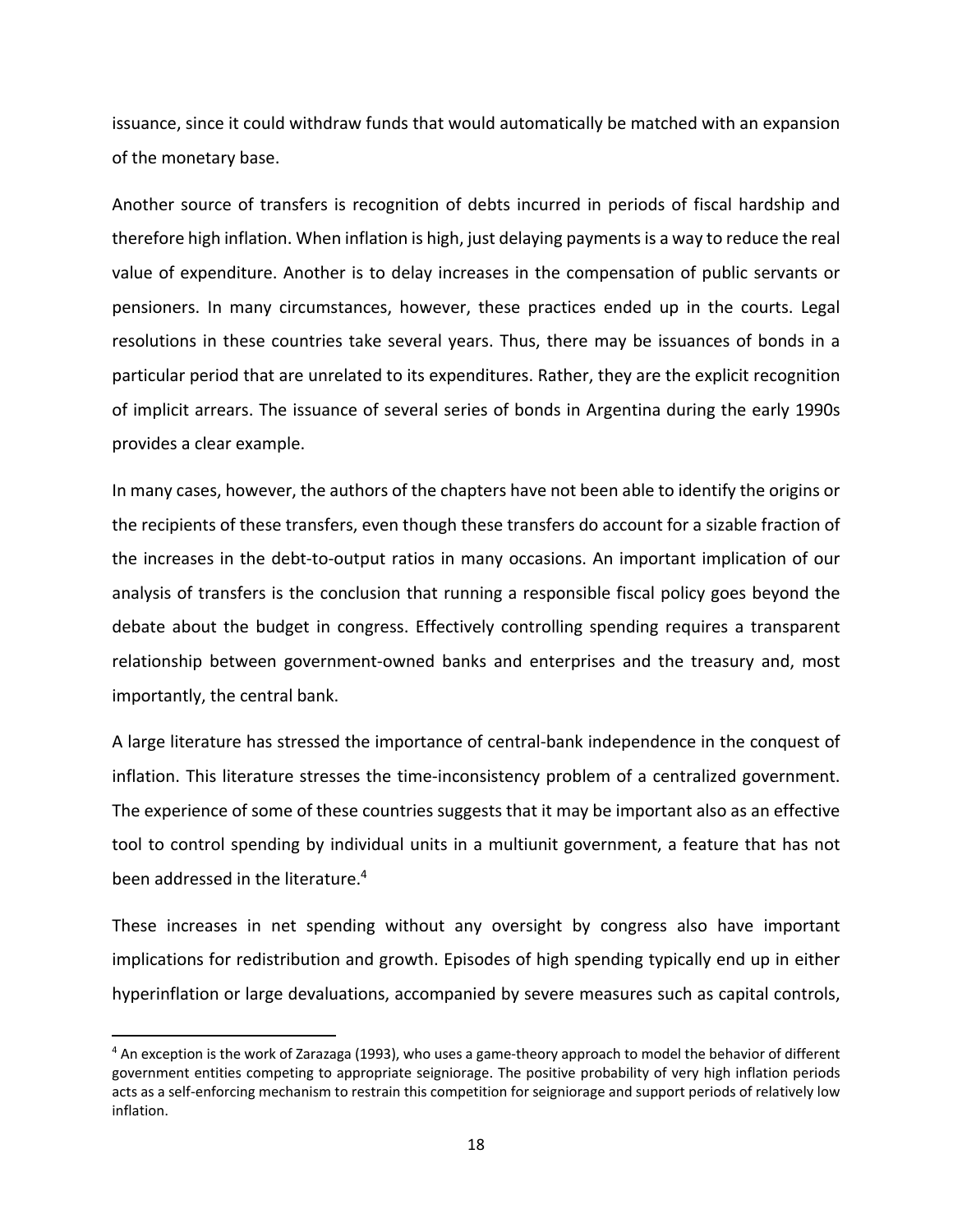dual exchange rates, and pesification of deposits. The large transfer term in these distressed periods implies that these severe measures create large transfers of resources from the government to some private agents—in other words, that these resources are being redistributed to these specific agents from the rest of the population as in a zero-sum game.

Our guess is that these zero-sum games played by private agents in times of economic distress imply that talent is not allocated to lower production costs—which increase productivity, making it a positive-sum game—but rather to rent-seeking activities to capture large government transfers that are not closely scrutinized. The way to become rich is not through the creation of wealth but by winning a zero-sum game by outsmarting the typical working-class family or middle‐class family that is saving in simple instruments. This, in turn, implies there is no net wealth creation, which results in poor total-productivity performance. This state of affairs may explain the severity and length of crises in Latin America, especially the one that occurred during the 1980s.

A silver lining from this analysis of the transfer term is that transfer terms for some countries became significantly lower after 1989. The most drastic changes have been for Brazil, Mexico, and Uruguay, where the average transfer term went down from 3.4, 5.6, and 4.7 percent of GDP on average during the 1980s to 0.5, 0.6, and 1.3 percent, respectively, from 1990 onward. Argentina, Chile, and Paraguay are also in this group of countries where the transfer term has been low in recent years. Our interpretation is that these economies have somewhat successfully moved away from institutional environments that incentivize rent‐seeking activities, especially during periods of economic crisis.

#### **6. International banks and US banking regulators**

We now discuss the role of external factors in the evolution of the region. The eleven countries studied in Kehoe and Nicolini (2020) can be modeled as small open economies, which means they are exposed to international shocks that are beyond their control but affect their economic performance to varying degrees. (Of our eleven Latin American countries, the one for which the small‐open‐economy assumption is least applicable is probably Chile because of its importance in the world copper market.)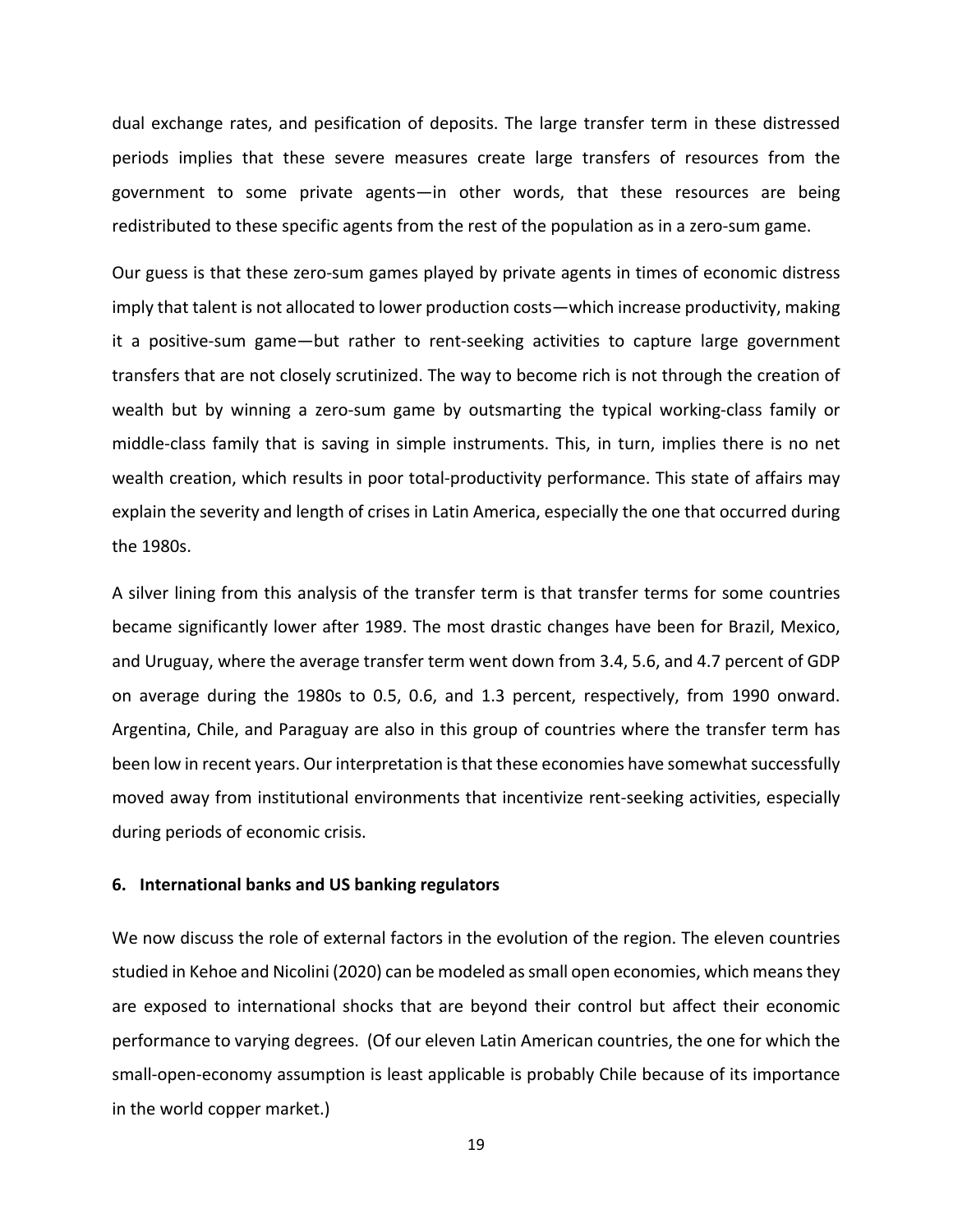During the 1970s, there was a substantial increase in credit to emerging economies, including Latin America. The banking sector in the United States went through major structural changes that reduced profit margins in the domestic market. For example, the rapid growth of the commercial paper market implied that banks that were losing big clients sought other forms of financing.<sup>5</sup> At the same time, important financial liberalizations in Latin America opened the door to foreign financial flows; this shift allowed US banks to allocate credit there.

The oil boom in the 1970s increased the liquidity of US banks and thus the size of the credit flows to Latin America and other emerging economies. Additionally, near‐zero real interest rates on short-term loans allowed US banks to provide credit at a very low cost to foreign countries. Even though economists and some authorities were concerned, most of their warnings were disregarded as exaggerations, and the general opinion of US regulators was that the likelihood of a banking crisis was low.6

By the end of the 1970s, concerns about high inflation in the United States rose. In 1982, Paul Volcker, the Federal Reserve chairman during that period, decided to raise the federal funds rate. This decision increased the funding costs of commercial banks, thereby restricting the amount of credit that could flow to Latin America. This reduction in credit availability put significant stress on public finances in most countries in the region.

Almeida et al. (2019) show how high risk‐free interest rates induce countries to default on their debt because they expect favorable renegotiation terms in the future. When the reference rates are high, the opportunity cost of banks' holding up renegotiation on defaulted loans is higher, inducing them to accept higher haircuts when renegotiating defaulted debt. In August of 1982, Mexico defaulted on most of its loans from US commercial banks, an action followed by Argentina and Venezuela and, later in the same decade, Brazil.

Reference interest rates in the United States, however, remained high for only a short period of time, going back to pre‐1982 levels by the end of 1983. Through the lens of the mechanism in the

<sup>&</sup>lt;sup>5</sup> This topic is discussed in detail in Federal Deposit Insurance Corporation (1997).

<sup>&</sup>lt;sup>6</sup> In 1977, in a speech at Columbia University, Arthur Burns, chairman of the Federal Reserve Board, criticized commercial banks for assuming excessive risks. Also, a 1977 published staff report from the Senate Subcommittee on Foreign Relations noted its concern about the exposure of US commercial banks to loans in emerging economies.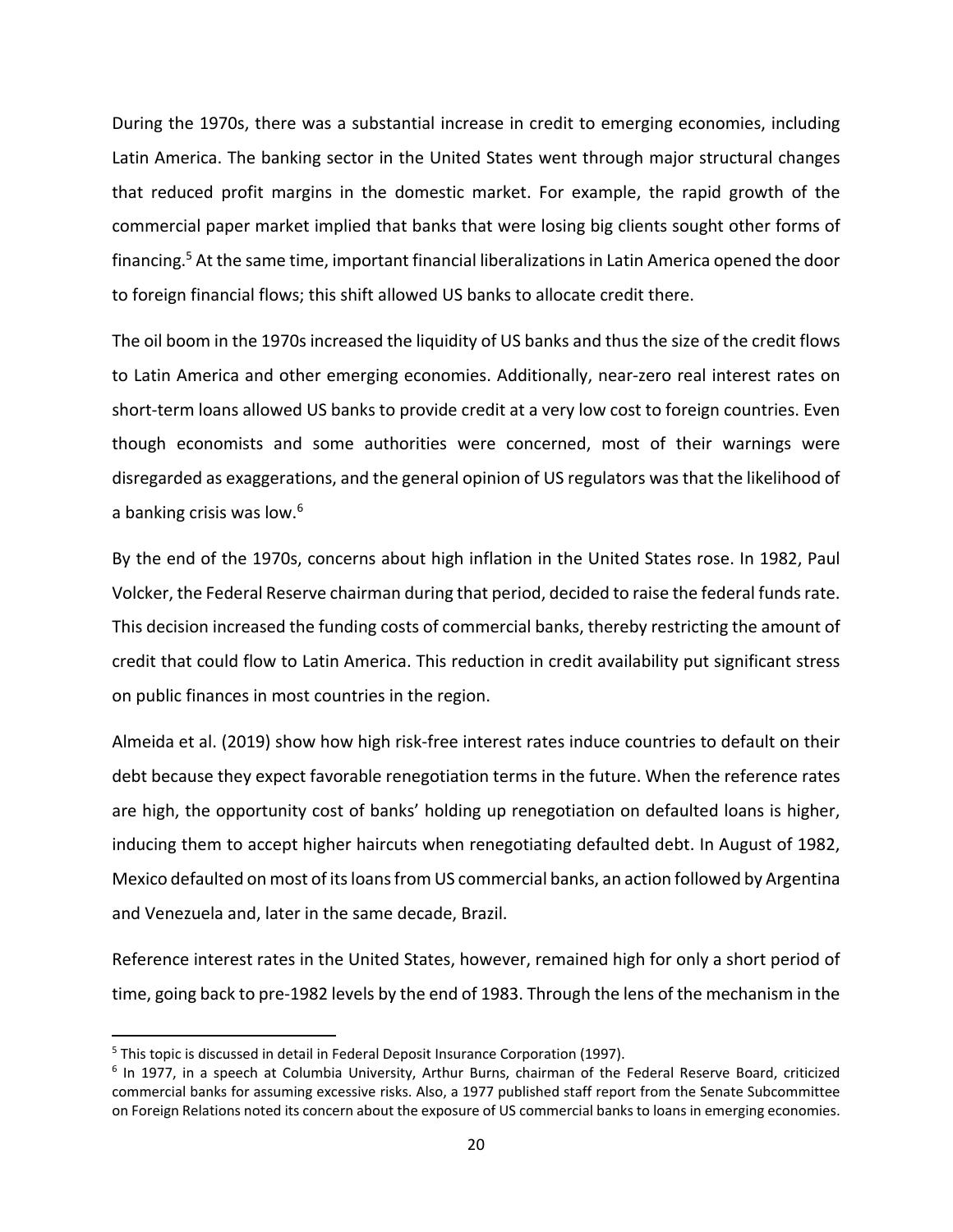paper by Almeida et al. (2019), this shift implied less favorable renegotiation prospects for the Latin American governments in default. Additionally, as documented on the Federal Reserve History website (Sims and Romero 2013), US banking regulators allowed lenders to delay recognizing the full extent of the losses on defaulted loans. They were worried that had the losses been fully recognized, the banks would have been deemed insolvent, which would have led to potential bank runs and a financial crisis in the United States. This relaxed regulation delayed the renegotiation of Latin American debt until the Brady Plan was enacted in 1989. In effect, the loans from the US Treasury and the International Monetary Fund to countries such as Mexico were a stopgap that gave vulnerable US banks time to build up their capital before they had to renegotiate their debt with Latin American countries, but they also left these Latin American countries frozen out of international capital markets until the enactment of the Brady Plan.

The loans to Latin American governments were, at the time of the debt crisis of 1982, very similar to the total capital of the banks that issued the loans. This risk exposure clearly reflects bad bank supervision. Still, an interesting question remains: Why did the individual banks put themselves in that position? These were large and nondiversified syndicated loans, suggesting that defaults would put the system in jeopardy. Was the banks' decision to lend to these governments made under the veil of the "too big to fail" doctrine? The intervention of the monetary and regulatory authorities in the United States after the default suggests that this may well have been the case.

The chapters in Kehoe and Nicolini (2020) offer multiple examples of how bad economic policies by Latin American governments generated crises in the region. Nevertheless, from this section we conclude that US economic policies set the table, triggered, and amplified the Latin American debt crisis of the 1980s, a period of time often referred to as "the lost decade" because of the crisis's length and severity.

#### **7. The real effects of inflation stabilization**

The eleven countries studied in Kehoe and Nicolini (2020) provide a large variety of experiences in inflation episodes, both across countries and over time for any single country. Consequently, taken together, the eleven stories contain a very rich set of experiences on inflation stabilization.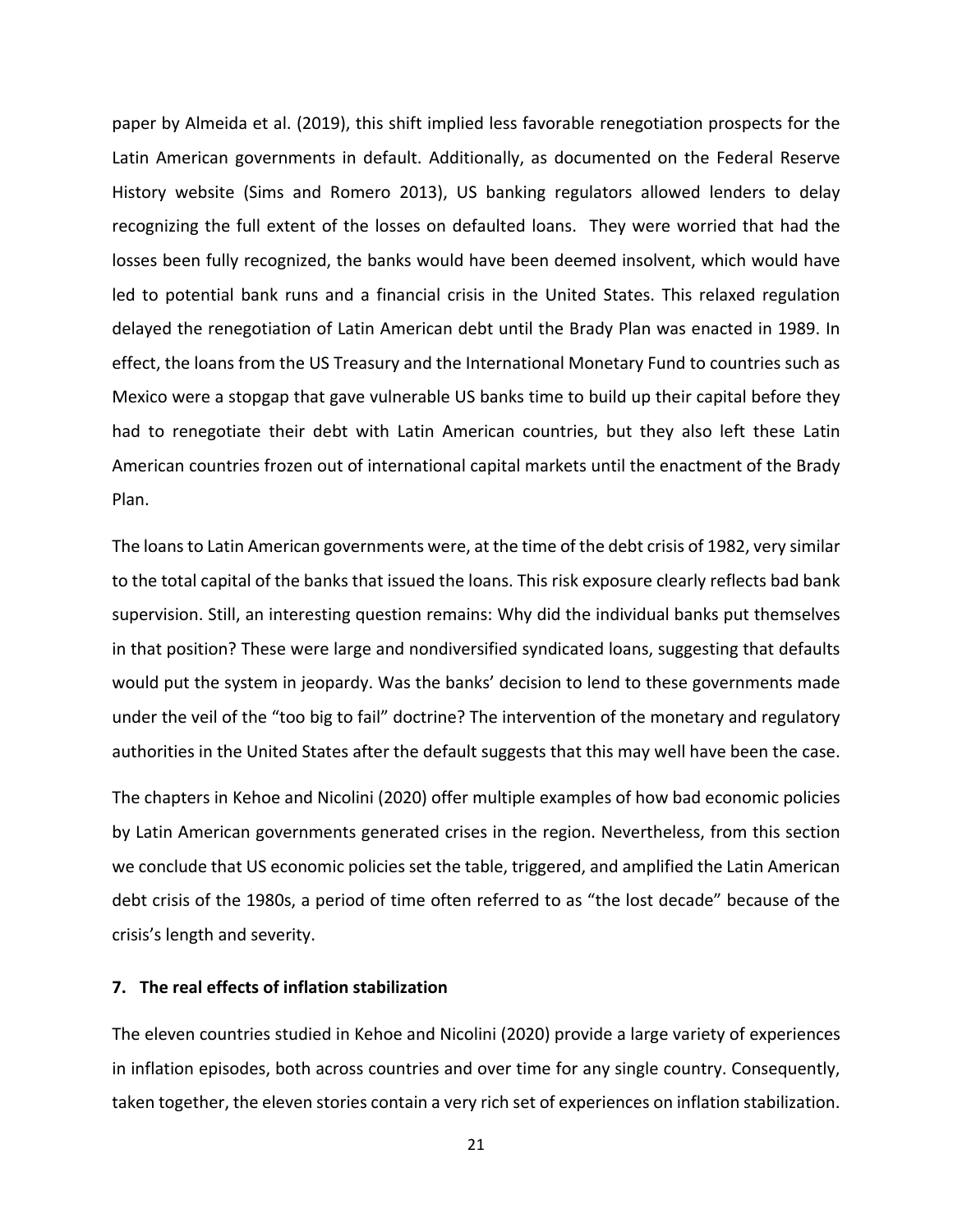The list of stabilization plans that successfully stopped inflation is almost as large as the list of stabilization plans that failed. The experience of these countries makes clear the need for fiscal adjustment as a means of permanently stopping inflation, while other policies such as fixing the exchange rate can be very effective at temporarily stopping very high inflation. These two policy measures, fiscal restraint and a fixed exchange rate, proved to be a powerful combination: they are behind many of the successful stabilization plans (although fixing the exchange rate was not always used).

Besides acting as laboratories to evaluate policies to stop inflation, the histories of these countries can also be used to make a first evaluation of a notion that has become conventional wisdom in many policy and academic circles: that reducing inflation has large real costs. This conventional wisdom was born out of the Phillips curve, evidence relating reductions in the rate of inflation to increases in the rate of unemployment. This wisdom was consolidated following the 1982 recession in the United States, associated with the inflation‐stabilization plan successfully undertaken by the Fed under the leadership of Paul Volcker—so much so that this recession is too frequently called the "Volcker recession."

Sargent (1986) provided an alternative interpretation in the same book that set the foundations of the conceptual framework we have used to analyze the eleven countries in Kehoe and Nicolini (2020). Thus, the argument can be laid out using the government budget constraint and the money demand equation, which are the two main foundations of the conceptual framework discussed in Kehoe, Nicolini, and Sargent (2020). At the time when the Federal Reserve announced that it was vigorously tightening its policy, the Treasury increased its deficit, as a result of both a reduction in taxes (supply‐side economics) and an expansion in military spending (Star Wars program). The natural consequence of the reduction of seigniorage on the one hand and the increase in the deficit on the other was a rapid increase in government debt. This rapid increase in debt, Sargent argued, would strain the relationship between the Fed and the Treasury and would put pressure on one of them to switch its policy. A reasonable probability that the Fed would relax its policy tightening reduced the credibility of its plan to defeat inflation. It is this increase in macroeconomic uncertainty that may have been responsible for the "double‐dip" recession of 1980–1982. The persistently high long‐term nominal rates following the inflation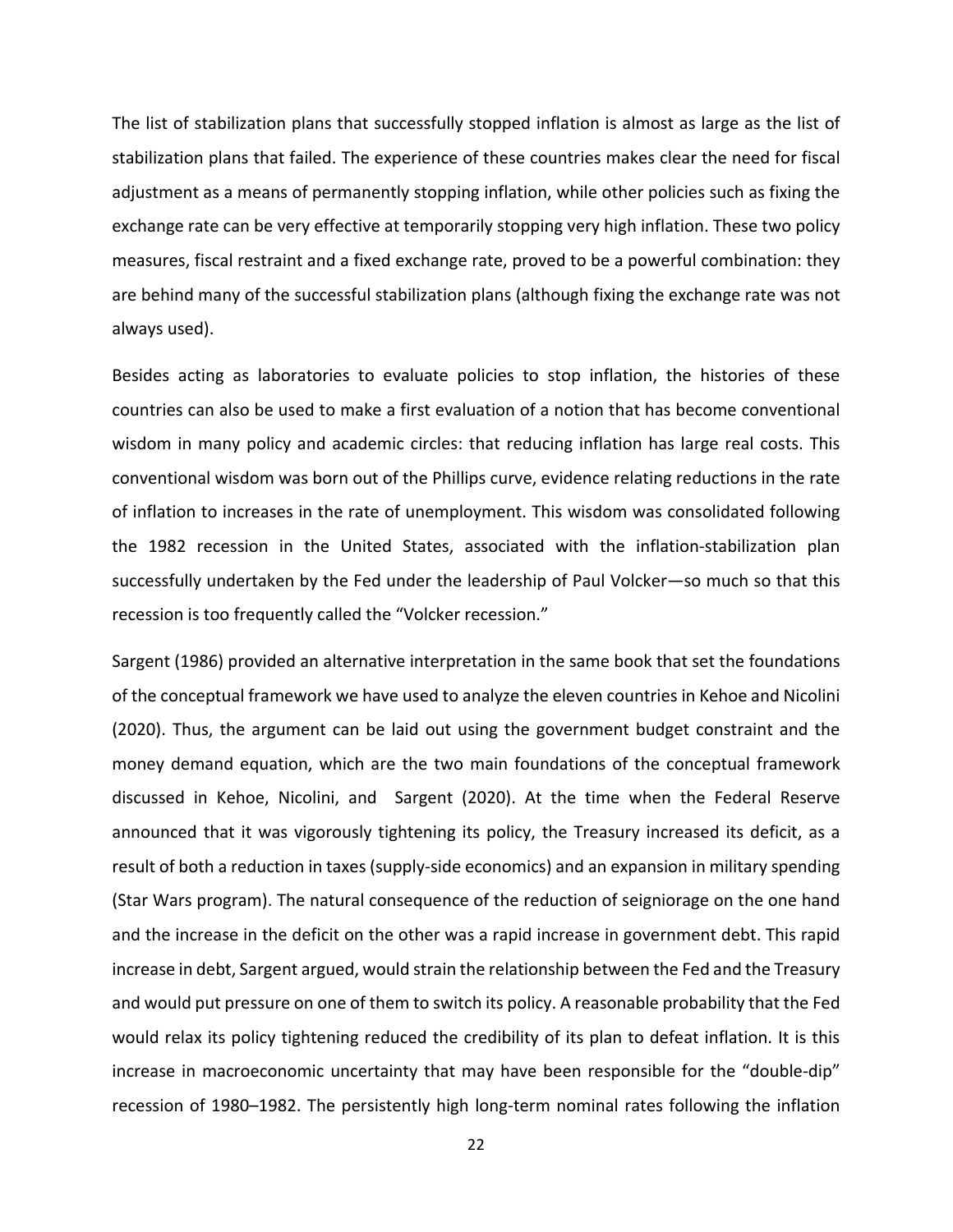stabilization provide some evidence of lack of credibility in the long-run success of the Volcker strategy.

We certainly lack enough theory to provide a quantitative appraisal of that debate. But the region offers five episodes of successful stabilizations of extremely high inflation (from over 600 percent per year in Chile in 1973 to over 10,000 percent in Bolivia in 1985) and six instances of successful stabilizations of more moderate inflations (from about 25 percent per year in Chile in 1990 to 130 percent in Uruguay, also in 1990). As a first approach to the debate, we take a simple look at the data.

Panel (a) of figure 3 plots the evolution of real GDP per capita after the stabilization of chronic inflation for six Latin American countries, as well as for the United States. For each country, we set the year before the stabilization plan to be time zero. We then plot the evolution of per capita income for the next eight years. The number that accompanies the name of the country refers to the year when the stabilization plan was launched. In all countries, output expanded after stabilization. For the three countries that launched their plan when inflation was close to or above 100 percent per year (Mexico 1988, Uruguay 1990, and Ecuador 2000), growth was very fast during the years following the plan. The three countries chose to control the nominal exchange rate as the policy instrument to lower inflation, but whereas Mexico and Uruguay chose a gradual plan that brought inflation to one digit in six and eight years, respectively, Ecuador lowered inflation by adopting the US dollar as its currency, so inflation was at one digit by year two. In terms of the evolution of income per capita, Mexico and Ecuador behaved similarly in the first few years following the stabilization, but Uruguay did even better. Mexico then had a severe crisis in 1994 (year seven); that crisis, however, was not related to the stabilization plan but rather to the dollar indexation and short maturity of its debt, as we have discussed. The three countries that launched their stabilization plans starting from much lower inflation rates chose a gradual program. To bring inflation down to one digit, Chile took five years and Paraguay six, and Colombia still had two‐digit inflation (around 15 percent) by year eight. No evidence of real costs associated with reducing inflation can be detected.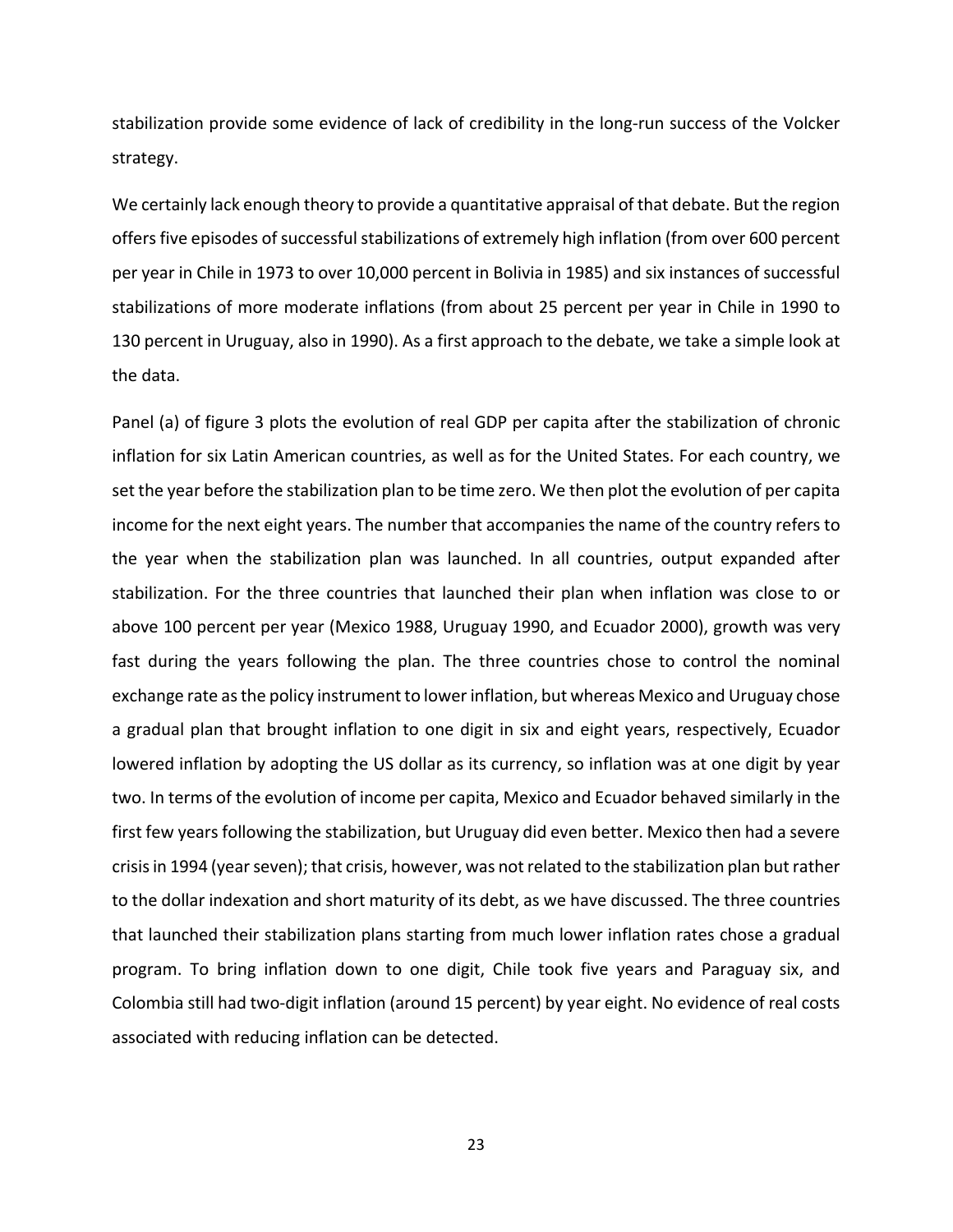

**Figure 3. Real GDP per capita, year of inflation stabilization=100** 

Panel (b) of figure 3 presents the evidence for the five extreme inflation episodes. Hyperinflation was conquered and its control immediately spurred in Argentina and Brazil. Both countries successfully and quickly ended the hyperinflations: in less than several months, monthly inflation went from almost 100 percent in Argentina and 42 percent in Brazil to 5 and 15 percent, respectively. By the third year, yearly inflation was one digit in both countries. In both cases, output grew as a result of the stabilization. The other three countries followed a more gradual policy. In Bolivia and Peru, inflation was still very high one year after the plan (around 280 percent for Bolivia and 410 percent for Peru). Only in the second year was inflation brought down to two digits, and it took Bolivia and Peru eight and seven years, respectively, to bring inflation down to one digit. It took Peru three years to start growing and Bolivia five, though its growth rate was very low. In Bolivia, the hyperinflation was accompanied by a long‐lasting banking crisis that was not necessarily associated with the stabilization plan. The case of Chile, the country that chose a very gradual strategy, is the most dramatic: it took four years for Chile to bring inflation down to two digits—to about 40 percent per year. The stabilization plan started while the country was undergoing a major recession, emerging from the high level of social unrest that led to the coup of 1973. Overall, the experiences of these countries suggest that neither a gradual reduction of moderate inflation nor a sudden stabilization of high inflation are not associated with output costs.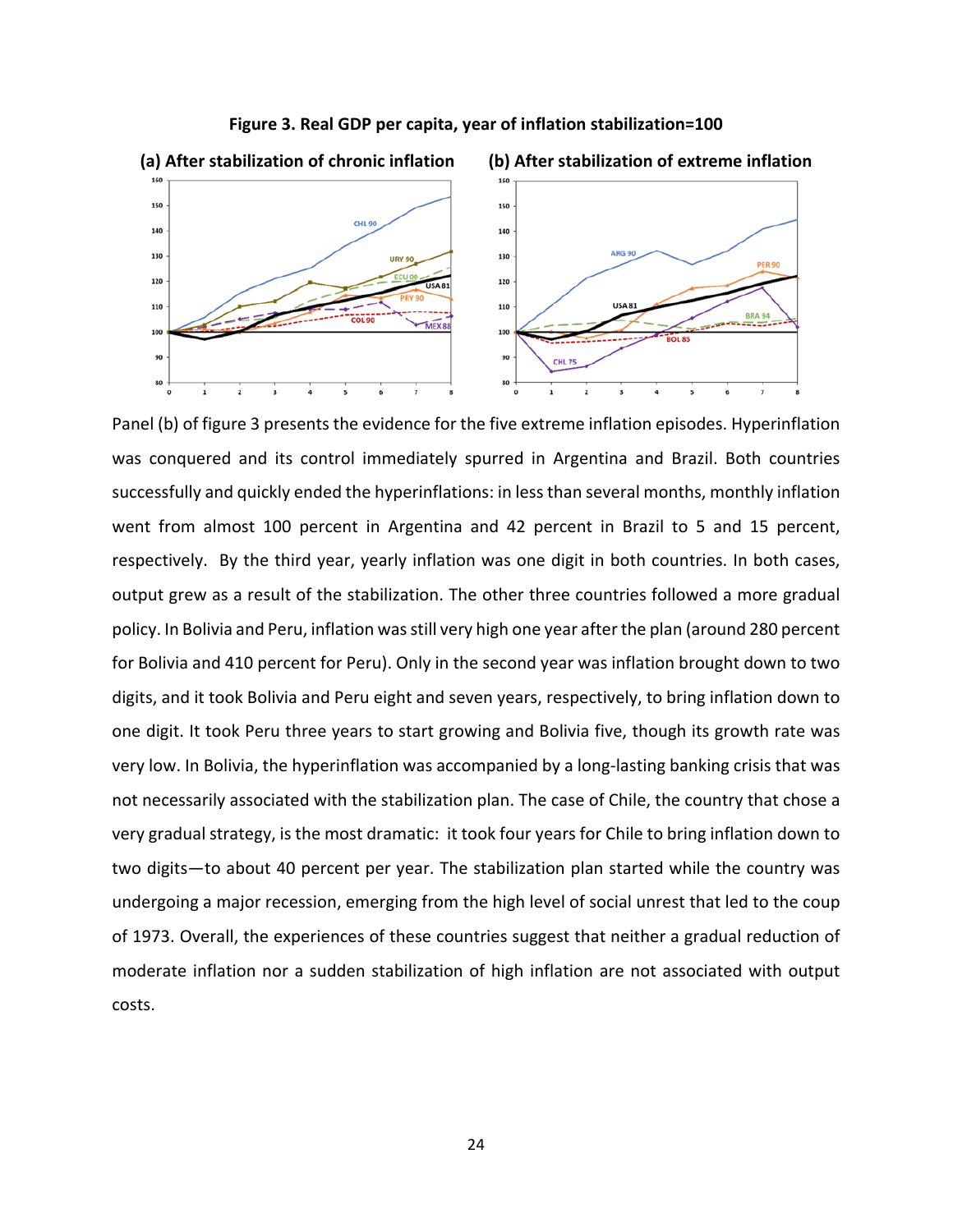#### **8. The role of primary commodity prices**

A common theme in the discussions we had with economists and policymakers from these countries was the role of primary‐commodity prices. All eleven countries are net exporters of primary commodities. Invariably, the fate of these countries was associated with the price behavior of those commodities. These commodities play no role in the framework used in Kehoe and Nicolini (2020), except in relation to the direct impact they may have in the evolution of the fiscal deficit. Indeed, in many cases, the government is directly involved in the production of the export commodity: for example, the case of oil in Mexico, where the government owns Pemex, the only oil company in the country; or copper in Chile, where the state company, Codelco, has a large share of copper production. But primary‐commodity prices can also affect total revenues through the prices' effect on royalties from the direct taxation of these activities. We have explored whether commodity-exporting countries exhibit different price behavior, especially during commodity booms. We have classified the eleven countries into three groups according to the importance of the country's commodity exports on GDP, and table 3 summarizes this classification.

| <b>Group</b>    | Country        | <b>Commodity exports</b><br>(percentage of GDP) |                   |  |  |
|-----------------|----------------|-------------------------------------------------|-------------------|--|--|
|                 |                | 2000                                            | average 1989-2017 |  |  |
|                 | Venezuela      | 23.6                                            | 20.8              |  |  |
|                 | Ecuador        | 21.9                                            | 17.7              |  |  |
| Top 4           | Chile          | 14.8                                            | 17.3              |  |  |
|                 | <b>Bolivia</b> | 8.0                                             | 15.8              |  |  |
|                 | Colombia       | 7.7                                             | 11.3              |  |  |
|                 | Peru           | 7.4                                             | 11.2              |  |  |
| <b>Medium 4</b> | Paraguay       | 6.5                                             | 7.7               |  |  |
|                 | Uruguay        | 4.6                                             | 7.1               |  |  |
| <b>Bottom 3</b> | Argentina      | 3.8                                             | 4.5               |  |  |
|                 | Mexico         | 3.0                                             | 4.1               |  |  |
|                 | Brazil         | 2.4                                             | 3.8               |  |  |

In figure 4, we plot the evolution of real GDP per capita for each of the three groups and an index of international prices for a basket of primary commodities.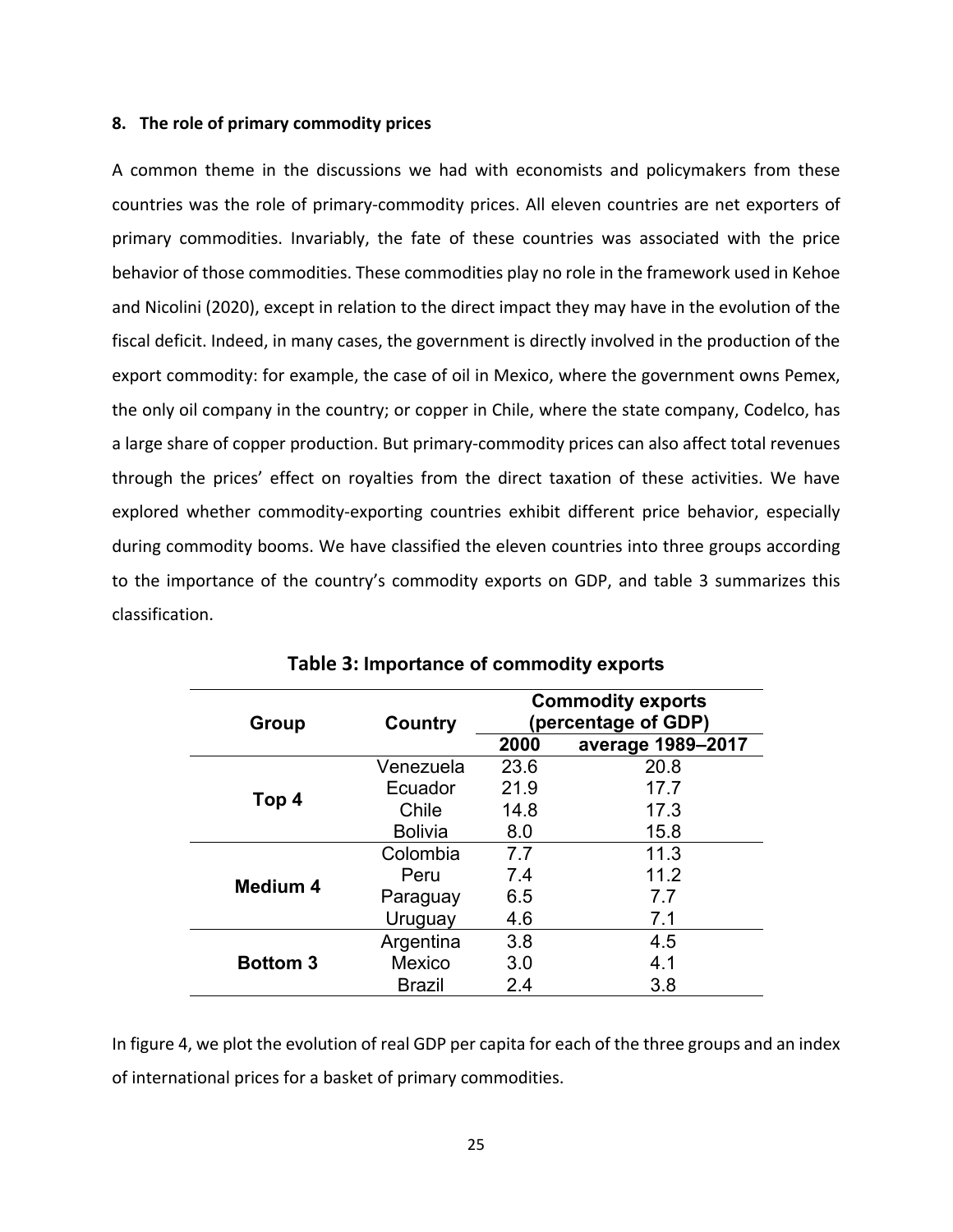Panel (a) of figure 4 shows the evolution of per capita GDP for the four countries with the most commodity exports. The most striking feature of the data in the figure is the behavior of output in Venezuela, which exhibits a very close relationship with the swings in the price of oil. Note an important exception, though: the peak per capita income in Venezuela is in 1975, several years before the peak in the price of oil. In 1976, Venezuela nationalized the oil industry, and oil production steadily declined for many years after that. In comparison, the evolution of output in Chile is much less closely correlated with the prices, and Ecuador, the other big commodity exporter, is somewhat in between. In panels (a) and (c) of figure 4, we show the data for the other countries. There seems to be some correlation between the long period of low prices in the 1980s and poor output performance, and the period of high prices in the first years of this century and good economic performance. With the exception of Venezuela, however, there is little evidence that the swings in commodity prices are the most relevant determinant of the fate of these countries. For example, income per capita in Mexico (panel [c] of figure 4) did decline with the drop in oil prices after 1981. The recovery started in the late 1980s, however, coincidental with the years in which Mexico started a successful plan to stabilize its macro economy, not the years in which oil prices recovered. The 1995 crisis was unrelated to commodity prices, and the 2009 recession coincided with a drop in the price of oil but also with a world recession. In any case, both events were highly transient. It is also the case that the recoveries for Argentina in 1991 and for Brazil in 1994 (panel [c] of figure 4) coincide with the periods in which these countries finally controlled inflation, and those were the years with the lowest prices for commodities during the period. Finally, note also that both Chile and Bolivia started growing in the middle and late 1980s, respectively, once they stabilized their economies when commodity prices were at very low levels and declining.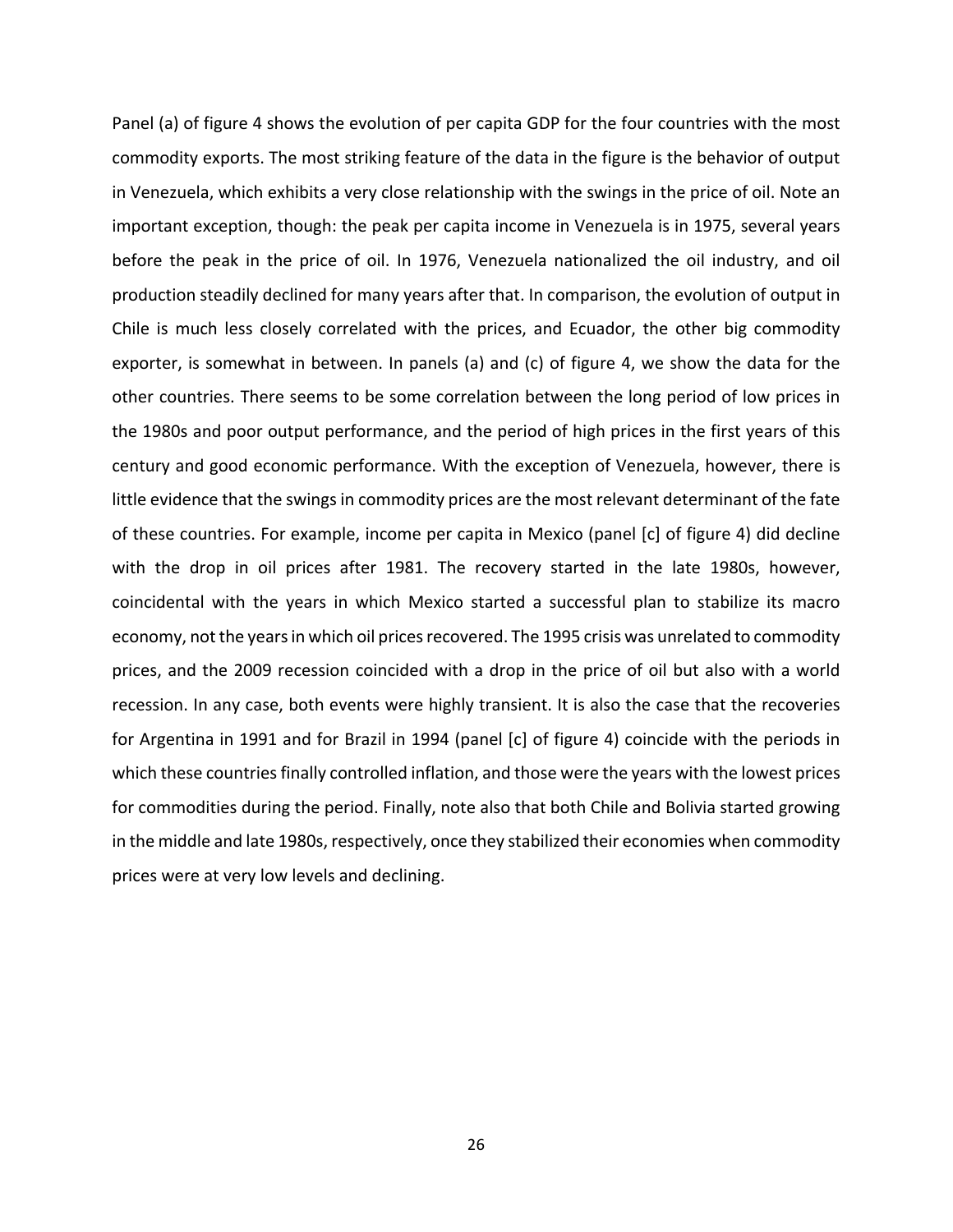

**Figure 4. Real GDP per capita, 1960=1, and primary commodity price index, 1960=100**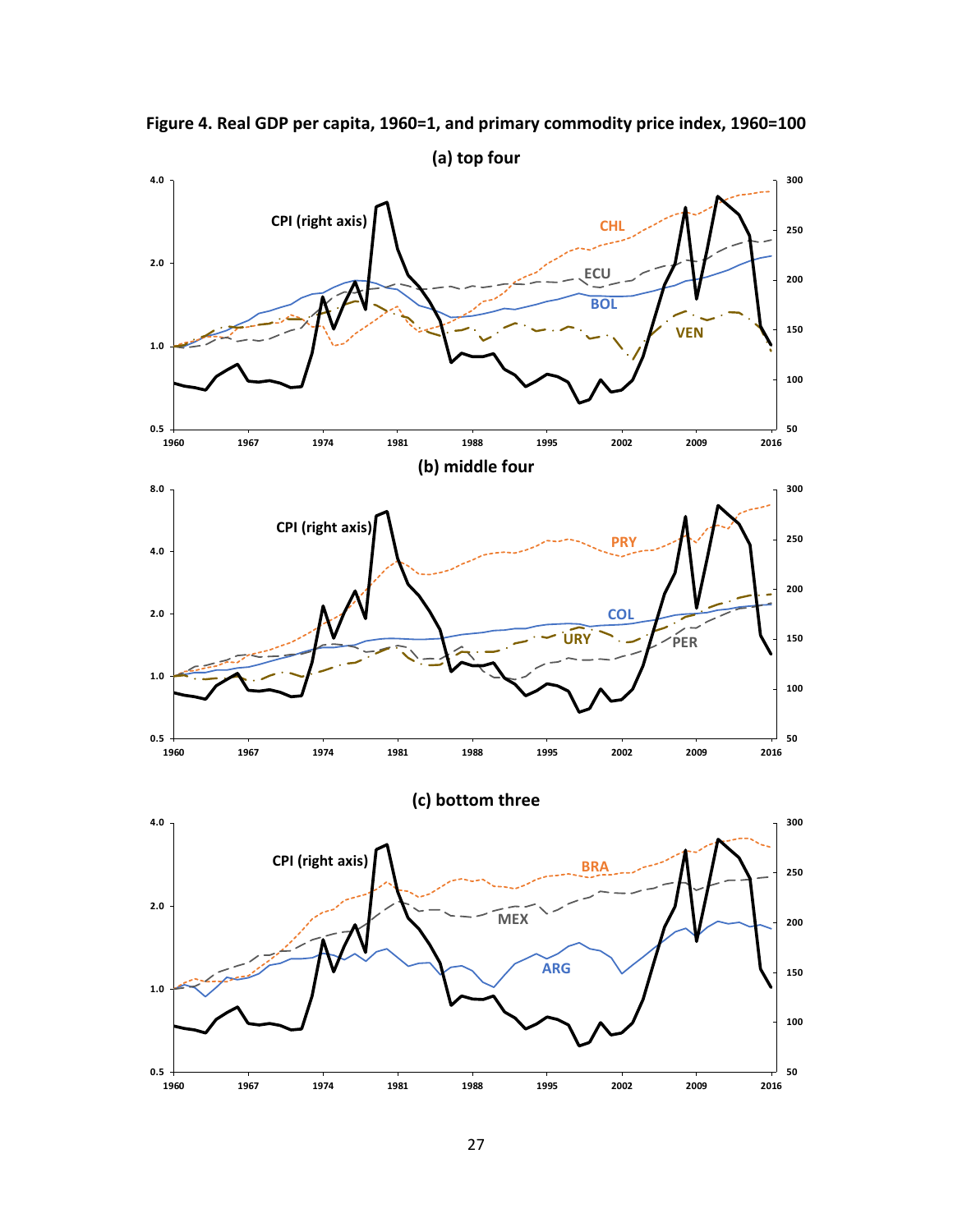To explore the role that commodity prices may have played through their impact on the government's revenues, in figure 5 we show the relationship between the movements in primary commodity prices and the sum of total fiscal deficits plus the transfer term from the budget‐ accounting exercises, grouping countries the same way we did in figure 4. These sums of total deficits and transfers are rather volatile, but a careful inspection of the three panels in the figure shows no evident worsening of fiscal policy during primary commodity‐price booms, with the clear and single exception of Venezuela.



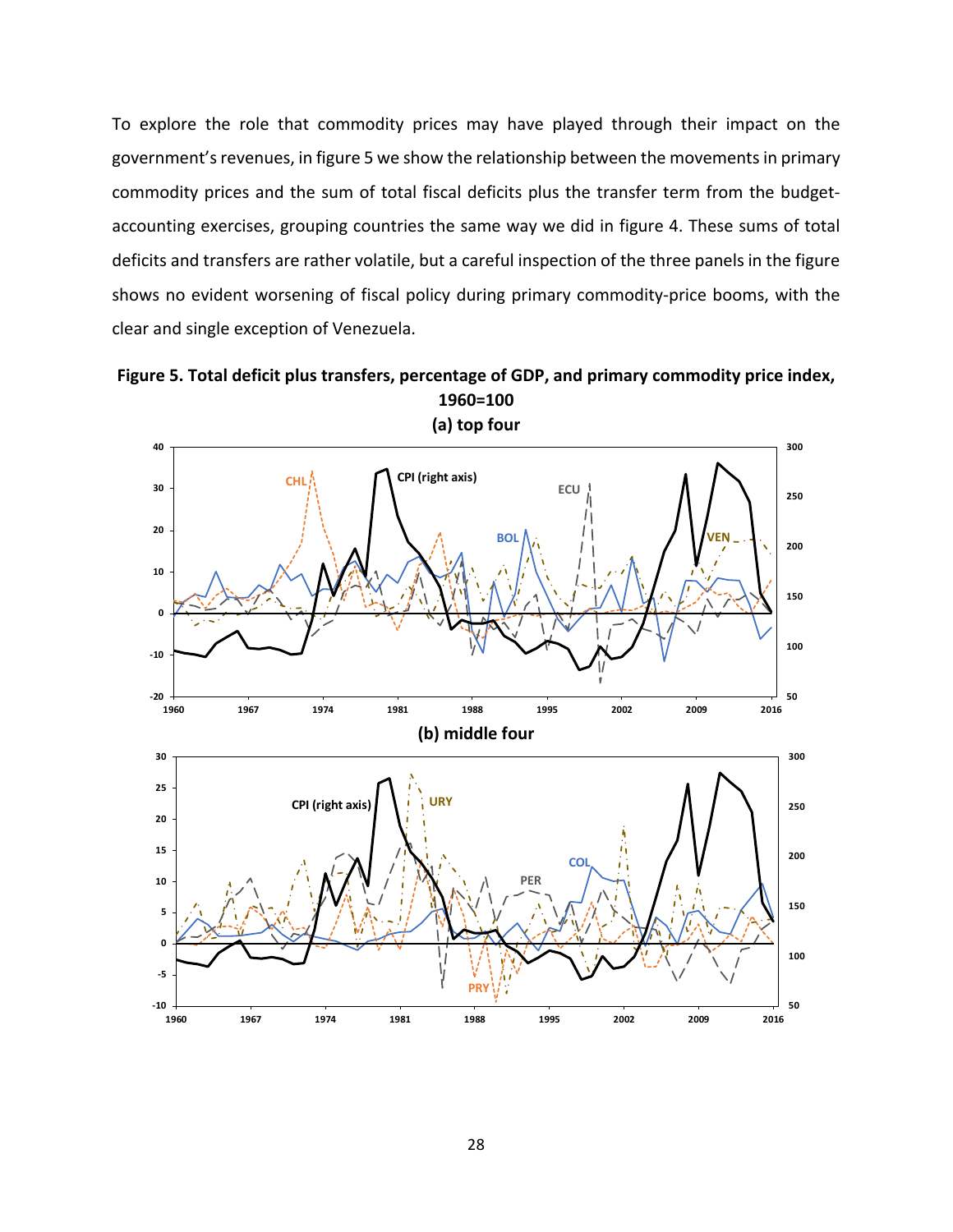

To a lesser extent, following the boom in primary‐commodity prices, Brazil and Argentina also show a deterioration in their fiscal position. Those countries were precisely the ones in trouble by the end of 2018. For the other countries, we can find no evidence of a worsening in their fiscal accounts during booms in primary‐commodity prices.

As we have pointed out, the policy mistakes that led to—or worsened—crises are common to all countries, regardless of their dependence on exploiting natural resources. The downward phase of commodity prices goes from 1980 to 2000. It is indeed the case that the 1980s were a lost decade. By 2000, however, almost all countries had recovered what they had lost in the 1980s. The link that we can clearly identify in each country is from macro stability to output growth. In fact, on average, commodity prices were higher in the 1980s than in the 1990s. The first of those two decades, however, was much worse for all the countries than the second.

#### **9. Lessons learned for Latin America**

What have we learned by studying all these countries together? We have isolated economic forces behind the major macroeconomic events. In many cases, the causes were common—such as crawling pegs in the 1970s, exchange rate controls and stabilization attempts without any fiscal adjustments in the 1980s, and banking crises in the 1990s. Experts in each country believe that their problems are unique and their causes country specific. The first lesson we take away from Kehoe and Nicolini (2020) is that this belief is misguided: during the last fifty-seven years, most of the economic problems in Latin America, as well as their causes, had several common factors.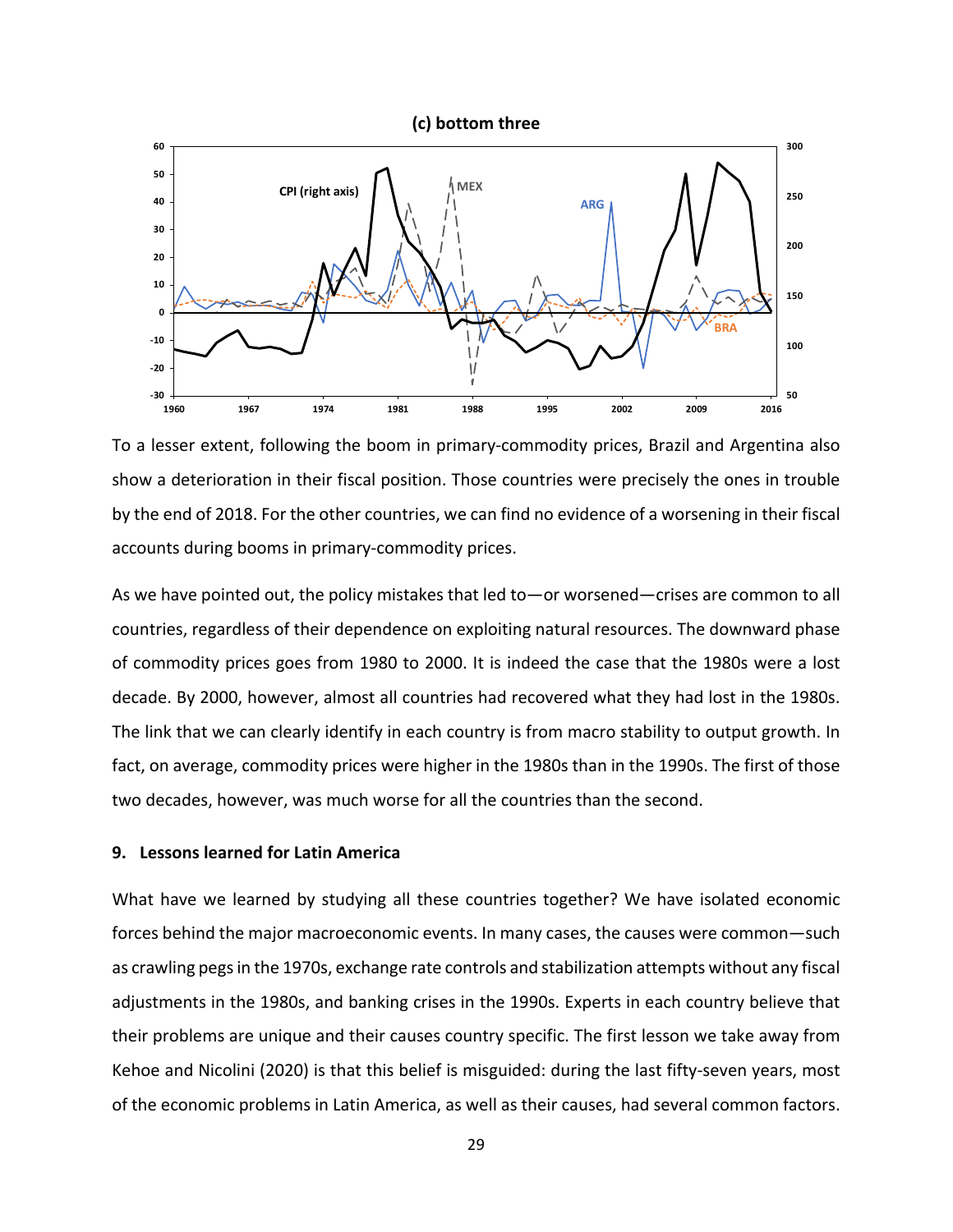When this project started, we focused on the six largest countries in South America and on Mexico. Later, we expanded to include the ten largest South American countries and found many common factors in their economic crises and their causes. An interesting topic for future research would be to expand this framework to the rest of Latin America and potentially to other regions. Doing so may also show that the idea of problems being country specific is misguided. We started our analysis with data from 1960 so we could have ten years of data before things started to go wrong. We considered starting in 1950 but were limited by data availability for some of the countries.

Similar to the case of high‐inflation episodes, most balance‐of‐payments crises were the result of high sustained deficits. There are also some exceptions such as Mexico during 1994–1995; however, the common pattern suggests that lack of fiscal discipline can also result in important external imbalances, with the subsequent costly adjustments.

Another important lesson relates to the series of debt defaults that started with Mexico in 1982. Ex post, we suspect the defaults were not entirely justified, especially considering the huge costs that ensued. The role of US regulators and policymakers before, during, and after the crisis is key to understanding its buildup as well as its long duration. Structural changes in the US financial sector, along with a worldwide oil boom and financial openness in Latin America, fueled the flow of lending into the region. Then, drastic policy changes to tame inflation in the United States triggered a series of defaults, whose costs and duration escalated because of relaxed regulation in the US banking sector. These events indirectly prevented the Latin American governments from successfully renegotiating their debt until the enactment of the Brady Plan in 1989.

To conclude, based on the common causes of poor economic performance that we identified, we identify four conditions that could avoid future crises that resemble those from the 1970s and 1980s:

- Solid fiscal policy
- Gradual and prudent liberalization of financial markets and the current account
- Low exposure of government debt to real exchange‐rate movements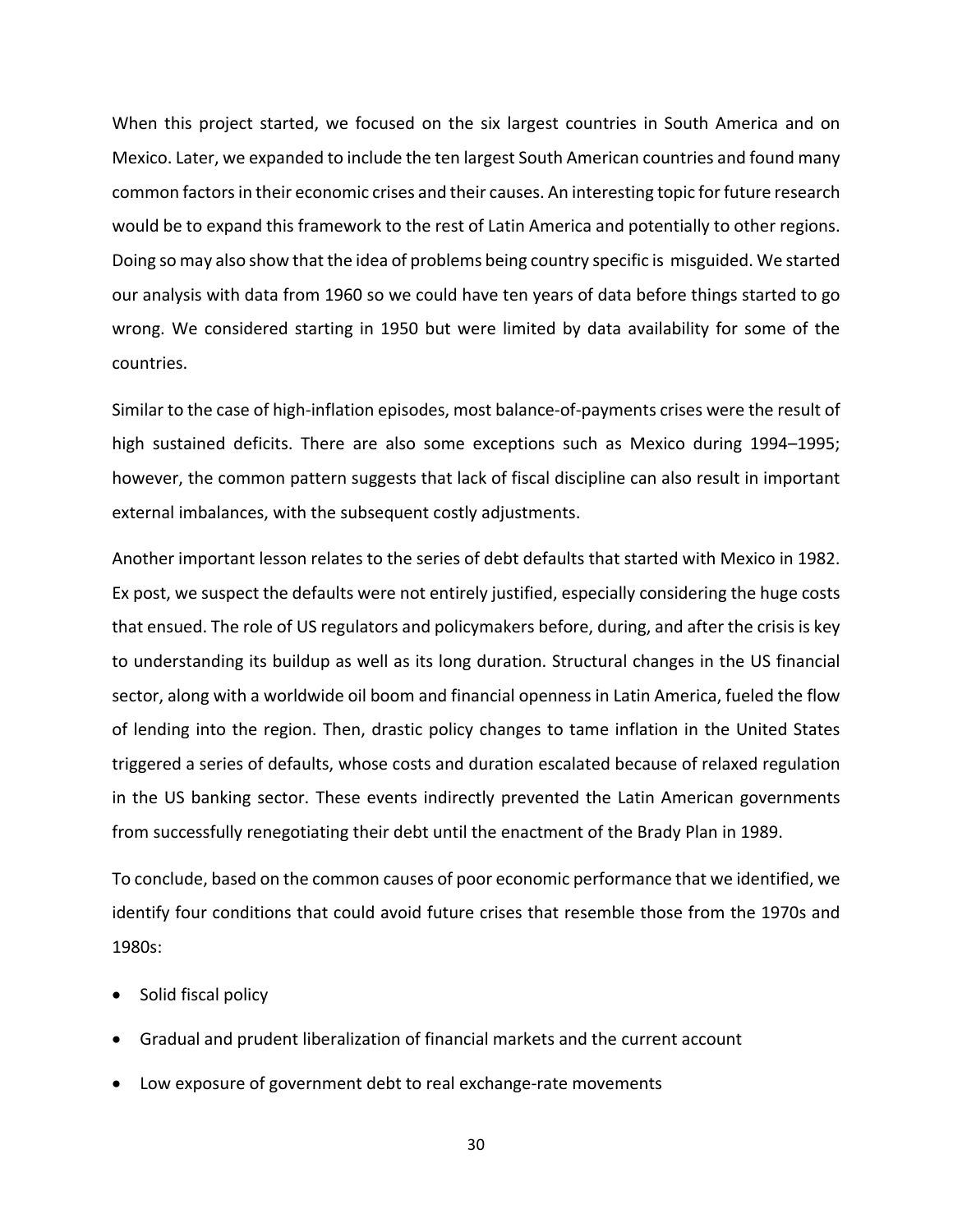Careful monitoring and control of the expenditure of independent government institutions Those countries that satisfy these policy guidelines will continue to have stable and good economic performance in the long run.

There is no reason to limit the discussion above to the countries studied in this project. The conceptual framework used to study the history of these eleven Latin American countries has no specific element that is exclusive to the region. Rather, it identifies policies that make countries more prone to macroeconomic instability. As it turns out, many countries in the region adopted those policies at one or more points in their recent histories. As we mentioned above, some countries learned the lesson early on, others later, and others are still struggling with it. What makes these countries similar in some-but not all-periods of their histories is the macro policies adopted, not the continent to which they belong.

One could, of course, adopt an alternative view that focuses on some Latin American virus whose origin lies in the common history of centuries as a Spanish colony, the distance from the rest of the world, or some other fateful common feature. Under this view, the Latin American dummy in cross-country regressions does indeed account for that unobserved structural feature. We believe that the series of studies in Kehoe and Nicolini (2020) shows that there is enough cross‐ country and within‐country variation in the macro policies adopted and the macroeconomic outcomes to enable us to disregard that view. Therefore, the lessons drawn from these experiences are not limited to the region. We now briefly discuss a few examples.

#### **9.1 The European debt crisis**

In the first months of 2012, the spread between the interest rate of sovereign bonds in Italy, Portugal, and Spain against the German sovereign bond, which had been very small since the adoption of the euro, started to go up, reaching a staggering 500 basis points. These dramatic changes in sovereign spreads did not seem to be accompanied by a corresponding change in fundamentals.

This fact led many to argue that multiplicity of equilibria could be behind the unraveling debt crisis. Essentially, the argument boils down to a shift in expectations that increases the interest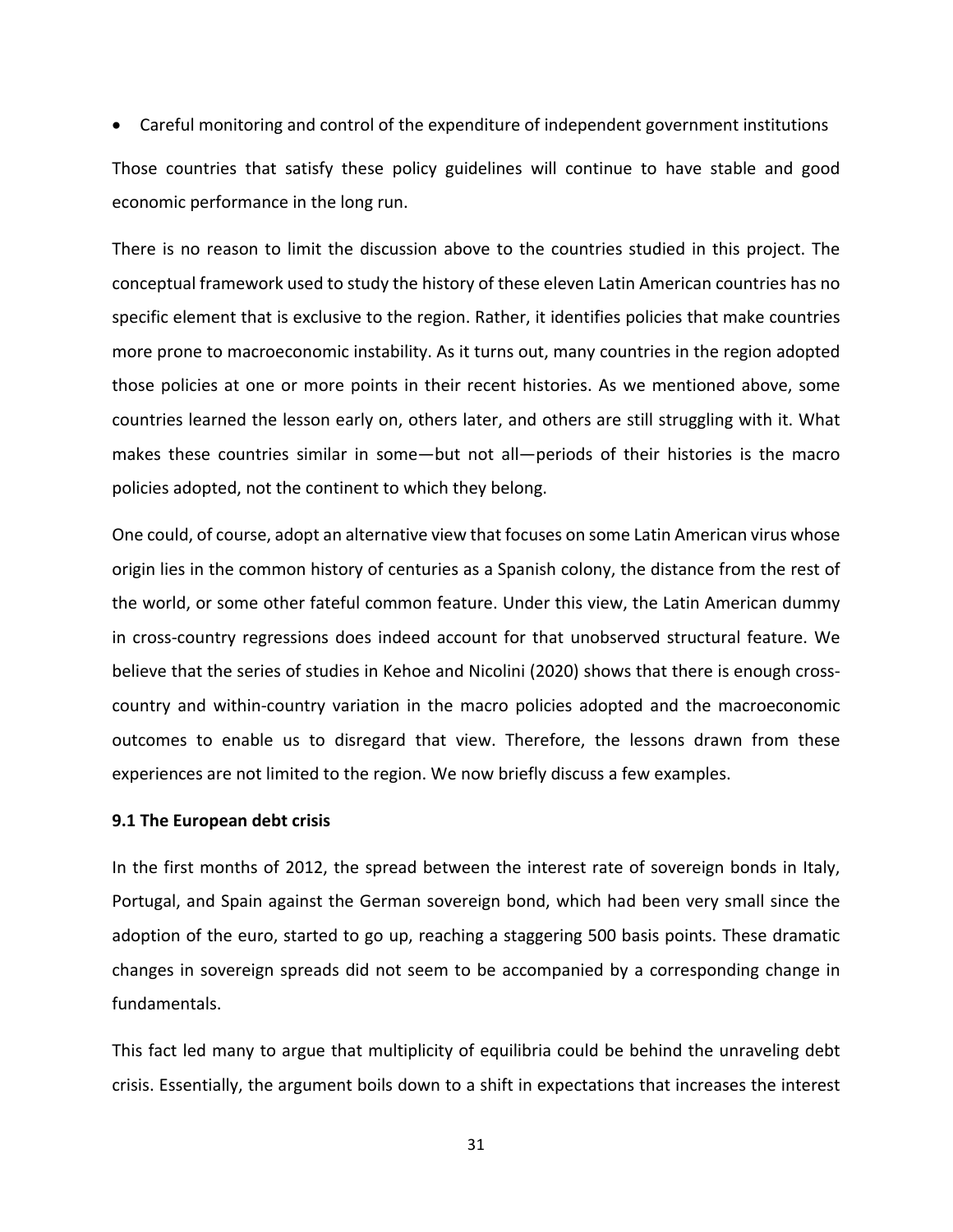rate, which imposes a higher fiscal burden on the country, increasing the probability of default and thereby confirming the shift in expectations.

As it turns out, theories that rationalize this behavior also imply that deep-pocket lenders can adopt policies that rule out the bad expectations equilibrium at no fiscal cost (see, for instance, Lorenzoni and Werning 2013 and Ayres et al. 2015).

This is a possible interpretation of the end of the European debt crisis, marked by a sustained drop in spreads following the announcement by the European Central Bank that it would lend to troubled countries to end the crisis. An interesting feature is that the policy announcement alone was enough to end the crisis, as is implied by the theory.

As the Mexico chapter in Kehoe and Nicolini (2020) shows, this phenomenon is not a novel one. The financial crisis experienced by Mexico following the devaluation of December 1994 ended after the so-called Clinton bailout, with the announcement of a debt relief package that was close to USD 50 billion. Mexico used less than half of the package and repaid the funds in less than three years.

A reasonable conjecture is that the debt-relief packages that Mexico received from the United States and that Italy, Portugal, and Spain received from the ECB avoided defaults that could have been very costly. Is it possible that without those relief packages, those three European countries could have been dragged into a lost decade similar to the one endured by several of the Latin American countries? We believe so. If this were the case, belonging to the European community and the euro system may have substantial benefits that are not always acknowledged.

Though some details of the Mexican crisis are different from the European one, the same logic of a policy action by a large lender solving a multiple equilibria–driven crisis lies behind the Mexican crisis (see Cole and Kehoe 1996). A reasonable conjecture is that the success of the Clinton bailout, now well understood by the profession, played some role in the decision of Mario Draghi, then president of the European Central Bank, to grant the debt relief packages to Italy, Portugal, and Spain.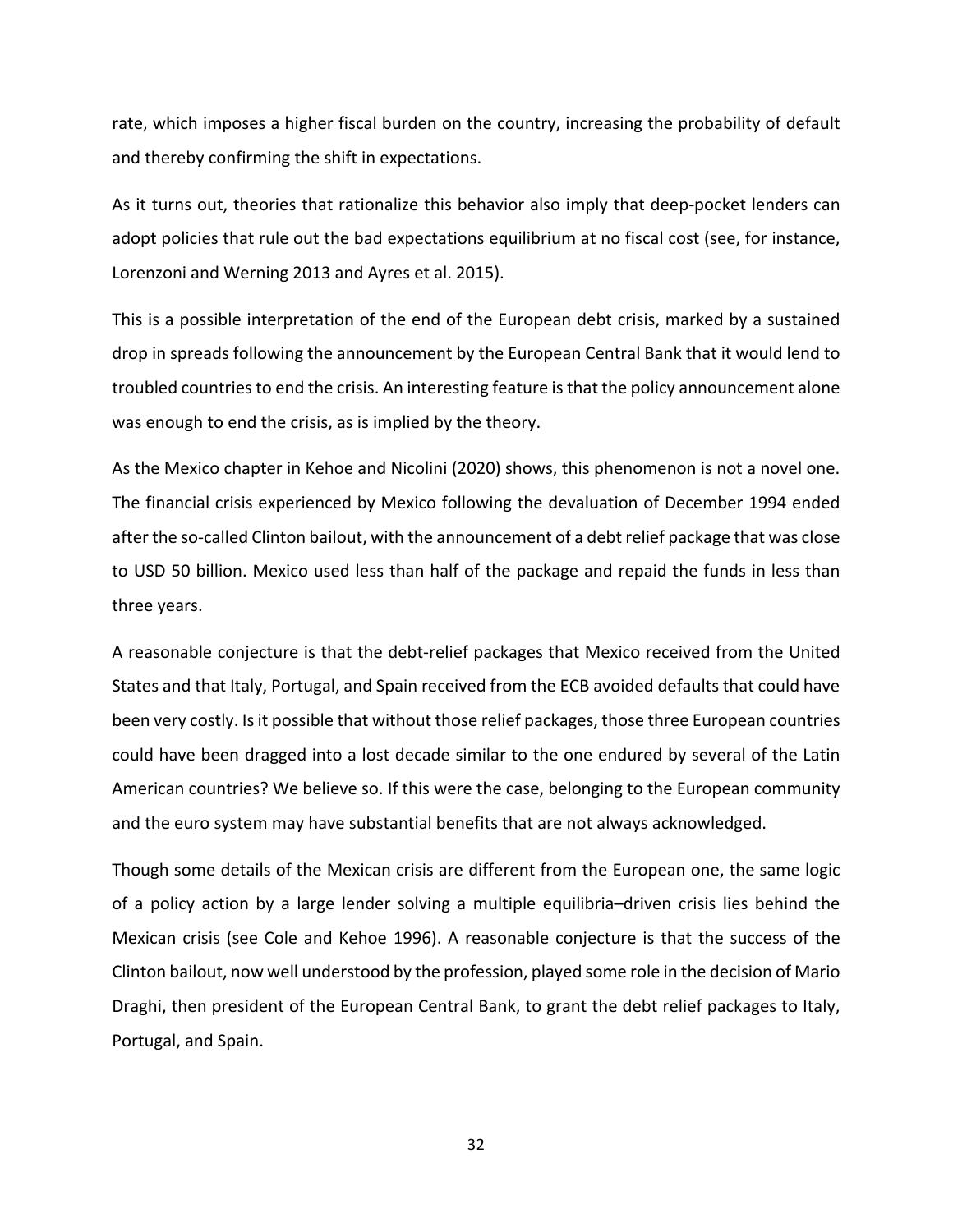#### **9.2 The Asian financial crisis**

The outbreak in balance-of-payments and banking crises that hit the fast-growing economies of Southeast Asia in 1997 took most observers by surprise. The understanding was that these systemic crises seemed to grow only on Latin American soil. At first sight, the crises seemed to be different from those that plagued Latin America in the early 1980s, since the measures of deficits were much smaller than the ones observed in Latin America during those years. Upon closer scrutiny, however, we see that the crises share several features. One important contribution to understanding the Asian crisis points out that once prospective deficits are taken into account, a crisis may unravel through essentially the same mechanism that allows current deficits to cause a crisis, as demonstrated by the conceptual framework used by the country cases in Kehoe and Nicolini (2020) (see Burnside, Eichenbaum, and Rebelo 2001).

As it turns out, the role played by prospective deficits has already been identified as a potential cause of the Mexican crisis of 1995 (Calvo and Mendoza 1996). Those two contributions suggest that we can draw useful lessons from the crises in Mexico and Asia.

#### **9.3 Financial market and capital account liberalizations**

All too often, as illustrated in Kehoe and Nicolini (2020), financial liberalizations ended in banking crises with very large fiscal costs. In many of those cases, countries were unable to finance those sudden increases in spending, so the financial crisis was accompanied by defaults on government debt. Most of the time, these defaults were very costly with respect to output performance. This was particularly the case for financial liberalizations that were adopted at the same time that capital controls were eliminated and both the government and the private sector started borrowing heavily in international financial markets.

A remarkable feature of the Latin American debt crises is that they occur at levels of debt to total output that are much lower than those observed in many developed economies. Kehoe, Nicolini, and Sargent (2020) briefly describe theories that could rationalize this feature, based on the credit history of these countries. All the countries studied in Kehoe and Nicolini (2020) were isolated from international financial markets until the early 1970s. The theories described in Kehoe, Nicolini, and Sargent (2020) imply that in the early stages of participation in credit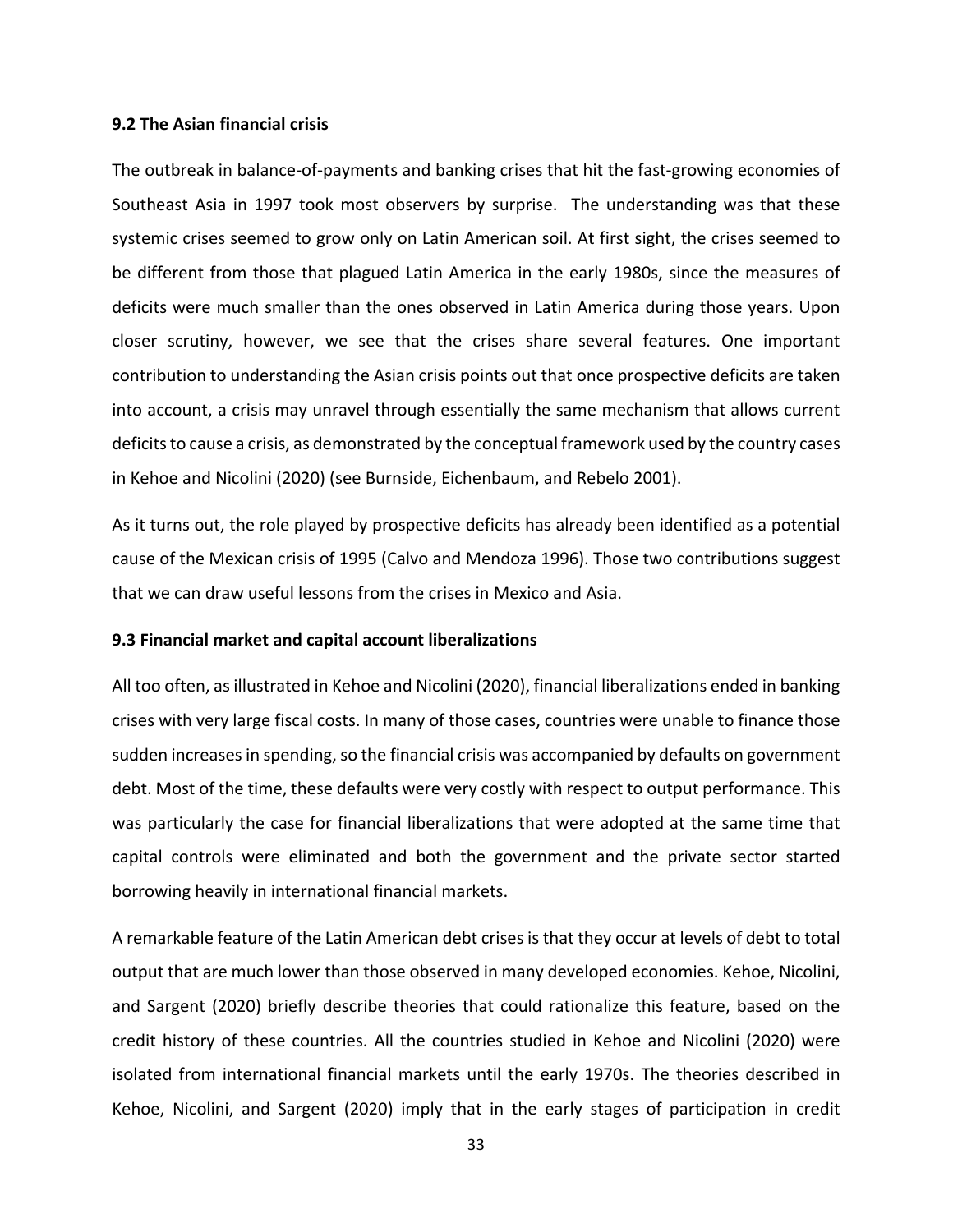markets, participants are constrained by how much debt they can raise in a single period. Eventually, after a long period of compliance with debts, those constraints cease to bind. An "emerging" economy would thus be one that is still in transition, with tight debt limits that eventually disappear once the economy becomes "developed."

Currently, a few countries in Asia have started a growth process that nurtures the hope of a dramatic fall in poverty rates in the next couple of decades. And many of us hope to live long enough to see many countries in Africa following that path. The industrial revolution has been spreading at a remarkable rate in the last few decades, and if the world maintains that pace, we may end the twenty-first century living on a planet where poverty is studied only in history courses.

We do not know what ignites an industrial revolution in a particular country. But the case studies in Kehoe and Nicolini (2020) suggest that some combination of policies can kill an industrial revolution once it has started. Clearly, more research is needed in order to provide more conclusive evidence. We believe, however, that the Latin American experience suggests that governments should be very cautious before proceeding with a joint and sudden liberalization of the financial market and the capital account in the early stages of a country's development.

#### **9.4 Modern monetary theory**

As a final example of the lessons that these countries' experiences have to offer other countries, we now use a couple of examples, described in detail in Kehoe and Nicolini (2020), that shed light on a current debate in the United States. Recently, some politicians in the United States have proposed increasing spending on social programs, detaching that decision from taxation, based on some academic formulations that have collectively been called "modern monetary theory" (MMT).

What MMT accounts for is not precisely defined. The discussion in policy circles does not necessarily reflect the one in academic circles. Our purpose is not to debate the merits of the academic discussions on the topic, about which we have far too many reservations. Rather, we want to bring to the discussion two examples discussed in the chapters for Argentina and Chile.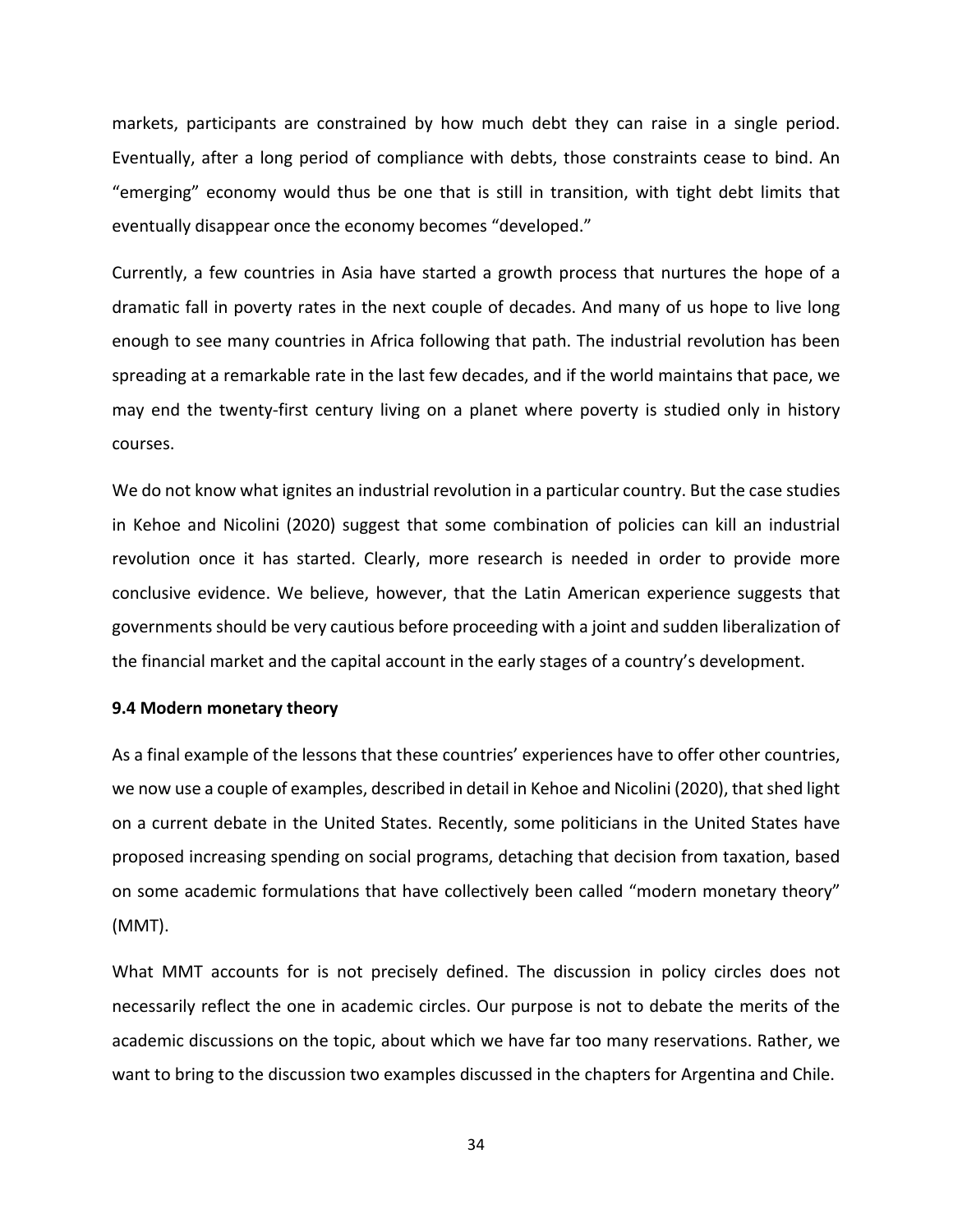Briefly, one of the first major policy implications of most versions of MMT is that countries whose governments issued debt in domestic currency may never default, since they can print the money they need to pay for their debt. A second main implication is that those governments can finance social spending by issuing money, and that to the extent that output is below potential, this policy will not generate increases in the rate of inflation.

Our conceptual framework allows a government to inflate away the domestic currency– denominated debt and allows the government to raise revenue by printing money—although limited by the interest-rate elasticity of the demand for real money. It also implies that inflation will follow and that it can be stopped by raising taxes or issuing bonds (although this approach is limited by the willingness of credit markets to lend to this government). However, our conceptual framework is not consistent with the latter part of the second implication, since the economy, being at full employment, is not a prerequisite for inflation.

The key assumption in MMT is that government debt must be denominated in its own currency. This assumption clearly omits from consideration most of the crises that plagued Latin America from the early 1980s onward, since in most cases the share of dollar-denominated debt was sizable. Nonetheless, this assumption is a good description of the state of affairs in Argentina and Chile in the early 1970s. In both countries, government debt was very small and mostly denominated in local currency. Both countries ran rampant deficits for two years in a row and financed those deficits by printing money. Neither of the two governments defaulted on their debt, since they inflated away the debt. During 1973, inflation in Chile was over 700 percent, however, and in Argentina in 1975 it was over 500 percent. In both cases, total output and total labor experienced severe drops, as documented in the corresponding chapters, showing that full employment is not a prerequisite for inflation. The experiences of these countries clearly show that following the tenets described above will seriously jeopardize the price‐stability mandate of the Federal Reserve.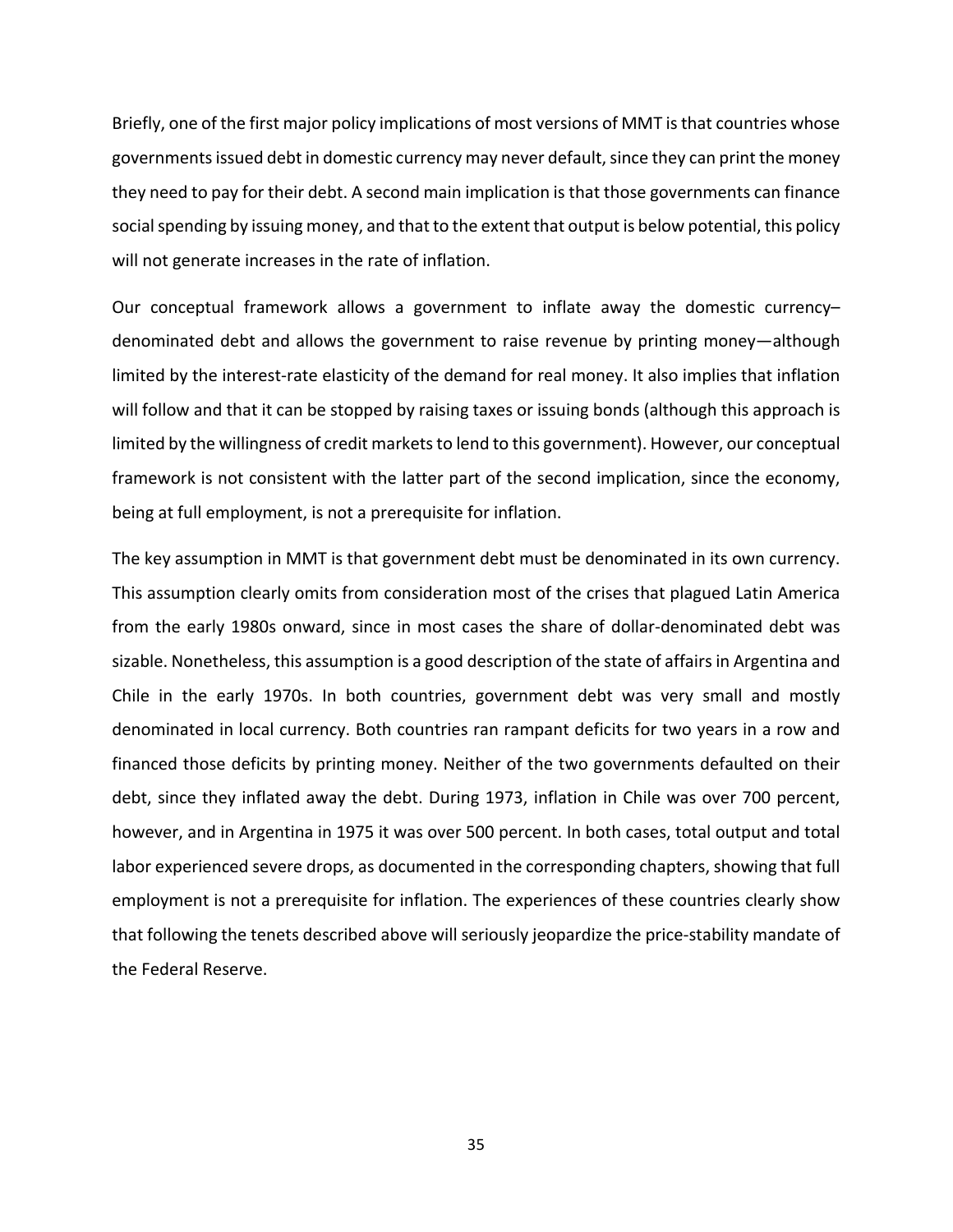### **References**

Almeida, Victor, Carlos Esquivel, Timothy J. Kehoe, and Juan Pablo Nicolini. 2019. "Default and Interest Rate Shocks: Renegotiation Matters." Unpublished paper, University of Minnesota.

Ayres, Joao, Constantino Hevia, and Juan Pablo Nicolini. 2017. "Real Exchange Rates and Primary Commodity Prices." Working Paper 743, Federal Reserve Bank of Minneapolis.

Ayres, Joao, Gastón Navarro, Juan Pablo Nicolini, and Pedro Teles. 2015. "Sovereign Default: The Role of Expectations." Working Paper 723, Federal Reserve Bank of Minneapolis.

Banco de México. 2009. "Regímenes Cambiarios en México a partir de 1954." Available at http://www.banxico.org.mx/mercados/d/%7BC260B142‐835E‐2F6B‐D7BD‐ 3C9E182BB8B9%7D.pdf. Accessed April 22, 2019.

Burnside, Craig, Martin Eichenbaum, and Sergio Rebelo. 2001. "On the Fiscal Implications of Twin Crises." Working Paper 8277, National Bureau of Economic Research.

Calvo, Guillermo A., and Enrique G. Mendoza. 1996. "Mexico's Balance‐of‐Payments Crisis: A Chronicle of a Death Foretold." *Journal of International Economics* 41 (3–4): 235–264.

Cole, Harold L., and Timothy J. Kehoe. 1996. "A Self‐Fulfilling Model of Mexico's 1994–1995 Debt Crisis." *Journal of International Economics* 41 (3–4): 309–330.

Cole, Harold L., and Timothy J. Kehoe. 2000. "Self‐Fulfilling Debt Crises." *Review of Economic Studies* 67 (1): 91–116.

Federal Deposit Insurance Corporation. 1997. "The LDC Debt Crisis." Chap. 5 in *History of the Eighties—Lessons for the Future*, vol. I: *An Examination of the Banking Crises of the 1980s and Early 1990s*. Washington, DC: Federal Deposit Insurance Corporation.

Gómez‐Palacio, Ignacio. 1984. "Mexico's Foreign Exchange Controls. Two Administrations—Two Solutions. Thorough and Benign." *University of Miami Inter‐American Law Review* 16 (2): 267– 299.

Kehoe, Timothy J., Juan Pablo Nicolini, and Thomas Sargent. 2020. "A Framework for Studying the Monetary and Fiscal History of Latin America, 1960–2017." In *A Monetary and Fiscal History of Latin America*, *1960–2017*, edited by Timothy J. Kehoe and Juan Pablo Nicolini. Minneapolis, MN: University of Minnesota Press, forthcoming.

Kehoe, Timothy J. and Juan Pablo Nicolini, eds. 2020. *A Monetary and Fiscal History of Latin America*, *1960–2017*. Minneapolis, MN: University of Minnesota Press, forthcoming.

Kehoe, Timothy J., and Edward Prescott, eds. 2007. *Great Depressions of the Twentieth Century*. Minneapolis, MN: Federal Reserve Bank of Minneapolis.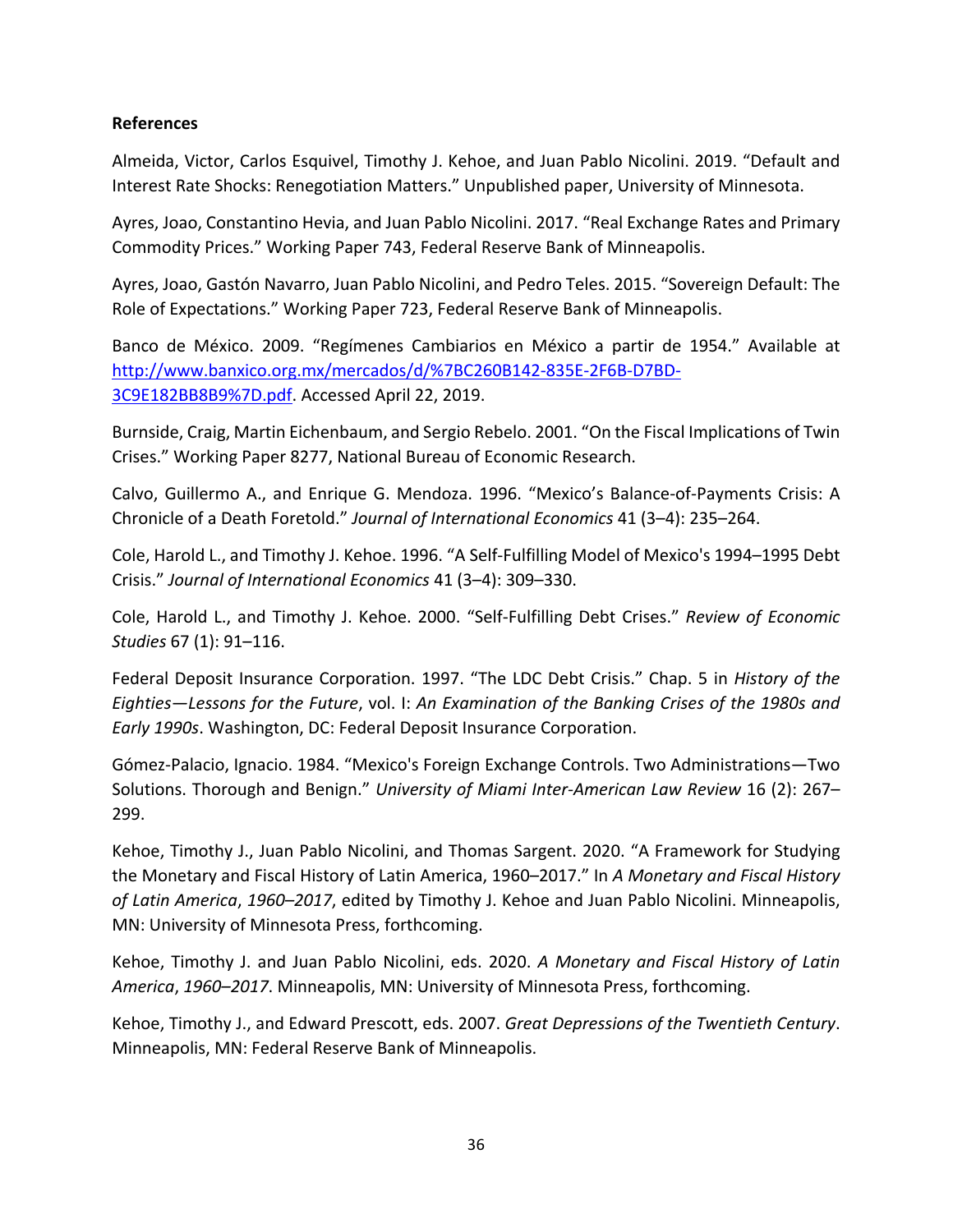Lorenzoni, Guido, and Ivan Werning. 2013. "Slow Moving Debt Crises." Working Paper 19228, National Bureau of Economic Research.

Meza, Felipe. 2020. "A Monetary and Fiscal History of Mexico, 1960–2017." In *A Monetary and Fiscal History of Latin America*, *1960–2017*, edited by Timothy J. Kehoe and Juan Pablo Nicolini. Minneapolis, MN: University of Minnesota Press, forthcoming.

Nicolini, Juan Pablo. 2018. "Access to International Capital Markets: A Blessing or a Curse?" Unpublished paper.

Sargent, Thomas. 1986. *Rational Expectations and Inflation*. Princeton, NJ: Princeton University Press.

Sims, Jocelyn, and Jessie Romero. 2013. "Latin American Debt Crisis of the 1980s." Federal Reserve History, https://www.federalreservehistory.org/essays/latin american debt crisis. Accessed April 22, 2019.

Serrano, Alejandro. 2015. "Banking History of Mexico and the 1982 Nationalization of Banks." *Journal of Emerging Issues in Economics, Finance and Banking* 4 (2): 1554–1577.

Zarazaga, Carlos. 1993. "Hyperinflations and Moral Hazard in the Appropriation of Seigniorage." Working Paper 93‐26, Federal Reserve Bank of Philadelphia.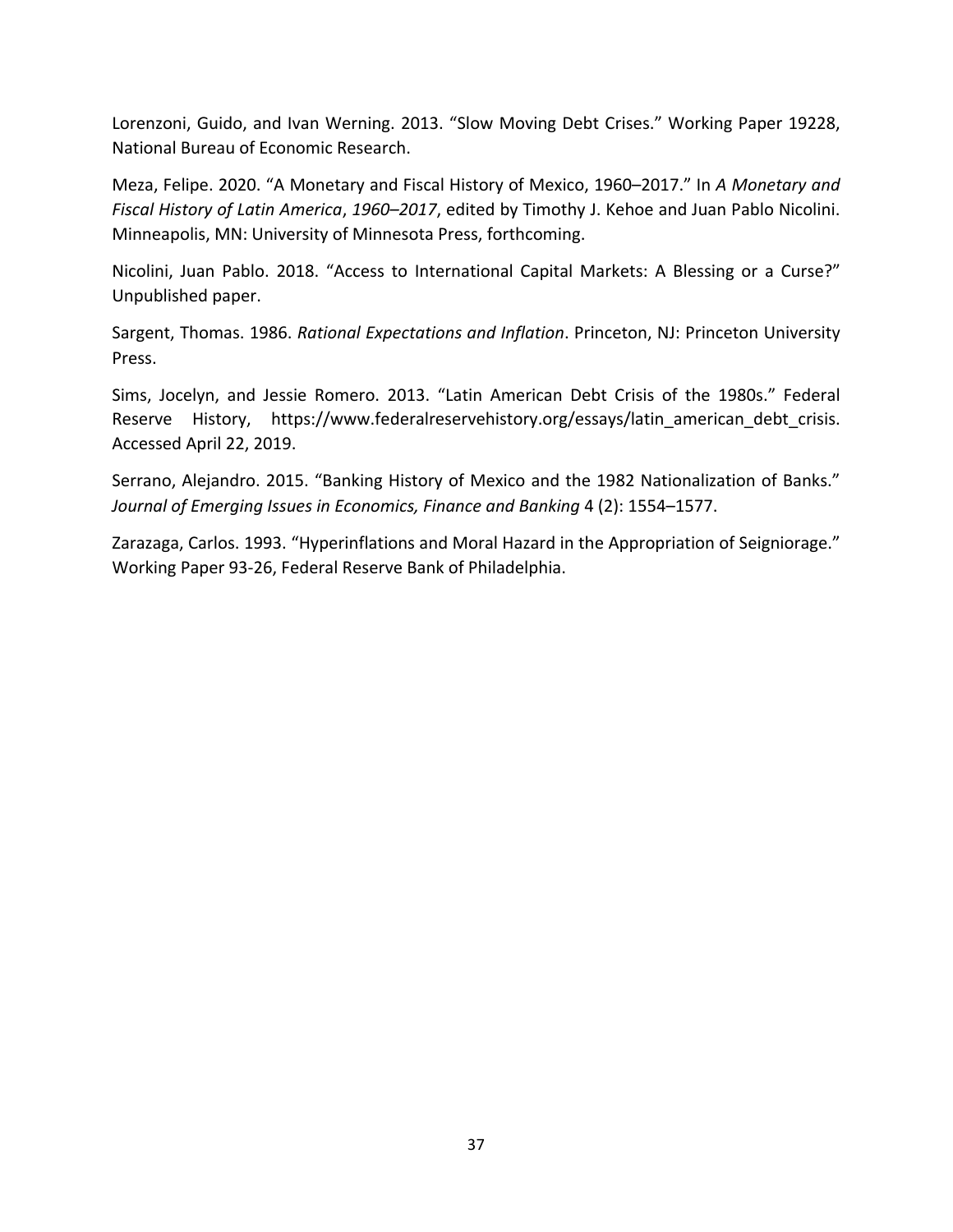## **Data appendix**

This appendix describes the data for figures 1 through 5 and tables 1 through 3, along with their sources.

## **Table 1**

The numbers in table 1 are taken from the budget‐accounting analysis in Meza (2020). The data for GDP, domestic debt from 1960 to 1977, and GDP deflator are from INEGI. The data for monetary base, nominal exchange rate, primary deficit and all debt from 1977 onward, and debt service are from the Banco de México. The data for primary deficit from 1960 to 1977 and foreign debt from 1960 to 1977 are from the Secretaría de Hacienda y Crédito Público, the ministry of finance in Mexico.

## **Figure 1**

Figure 1 shows the time series of all the exchange rates that coexisted in Mexico during different periods of time. The source is the Banco de México's historical exchange-rate time series with daily frequency.

## **Table 2 and figure 2**

The data in table 2 show the ratio of the standard deviation of the debt-to-output ratio as observed in the data to the standard deviation of the simulated series maintaining a fixed real exchange rate.

The data in figure 2 show the evolution of the observed debt-to-output ratio and the counterfactual case assuming that the real exchange rate remains constant at its value of 1980.

The sources are the exercises of counterfactual debt with fixed real exchange rate in each of the eleven chapters of Kehoe and Nicolini (2020).

## **Figure 3**

The data in figure 3 show, for some selected cases, the evolution of real GDP per capita after the stabilization of chronic inflation and hyperinflation. The sources are figure 1 and figure 2 in each of the eleven chapters of Kehoe and Nicolini (2020).

## **Table 3**

Table 3 classifies the eleven countries in three groups according to their exports of primary commodities as a share of GDP. The data for exports is from UN Comtrade, United Nations Statistics Division. The data for nominal GDP to calculate the shares is from the World Bank's World Development Indicators database. Our classification of primary commodities follows Ayres, Hevia, and Nicolini (2017).